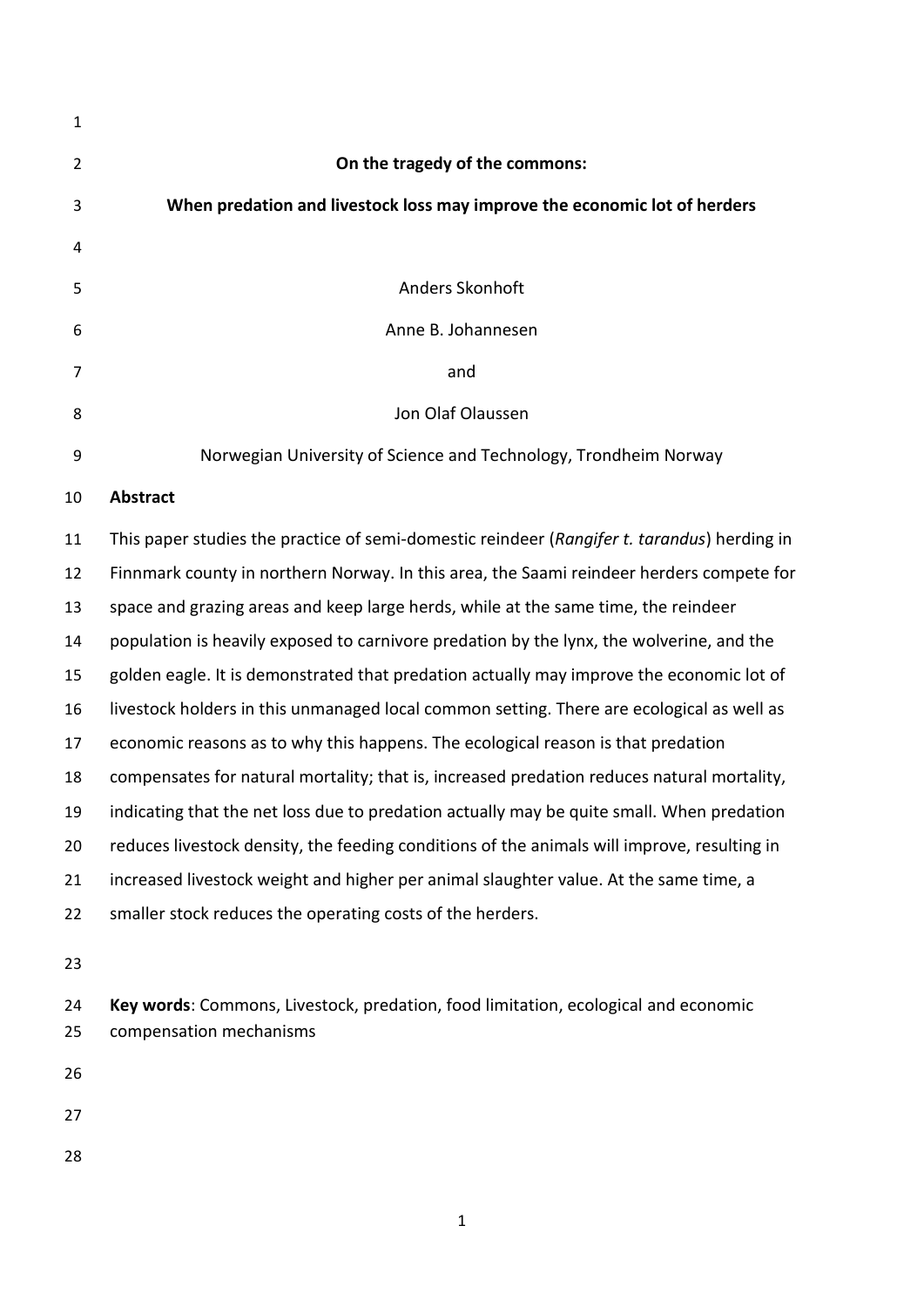#### **Introduction**

 Common property resources are resources in which property rights exist, though members of a group exercise the property rights collectively. There is also rivalry concerning the consumption of the resource within the group; that is, an increase in the amount consumed by one individual reduces the amount remaining for others to consume. This is usually referred to as a reciprocal negative external effect. A common resource can be defined as a local common resource if the number of members in the specified group is small. In most developing countries, irrigation, grazing on pastures, in-shore fisheries, among others, are local commons, where the access to the resource is usually restricted to small local communities. Some of these resources are common resources for practical and economic reasons, others for cultural and institutional reasons (Ostrom 1990). A local common can be said to be *managed* if the exploitation of the common is executed in some cooperative manner among its owners, whereby reciprocal externalities are taken into account. On the other hand, a local common is *unmanaged* if no such cooperation is present. Under an unmanaged scheme, each owner typically follows his narrow self-interest and maximizes his private gain while neglecting the external cost of utilizing the common resource base.

 Much of the discussion of the problems of unmanaged local commons can be traced back to Hardin's (1968) famous allegory of 'the tragedy of the commons'. Hardin studied a system of communally owned grazeland and privately owned livestock. He assumed that the exploitation was steered by the self-interests of the livestock owners, with the consequences of having excess livestock and the issue of overgrazing. His famous conclusion, while being widely criticized (see, e.g., Dasgupta 1982, Ch. 2), was that "each man is locked into a system that compels him to increase the herd without limits – in a world that is limited. Ruin is the destination toward which all men rush, each pursuing his own best interests in a society that believes in the freedom of the commons. Freedom in a common brings ruin to all" (Hardin 1968, p. 1244). Various aspects of common property and common property exploitation have been analyzed by, among others, Ostrom (1990), Bromley (1991), Seabright (1993), Baland and Platteau (1995), and Dasgupta and Mäler (1995).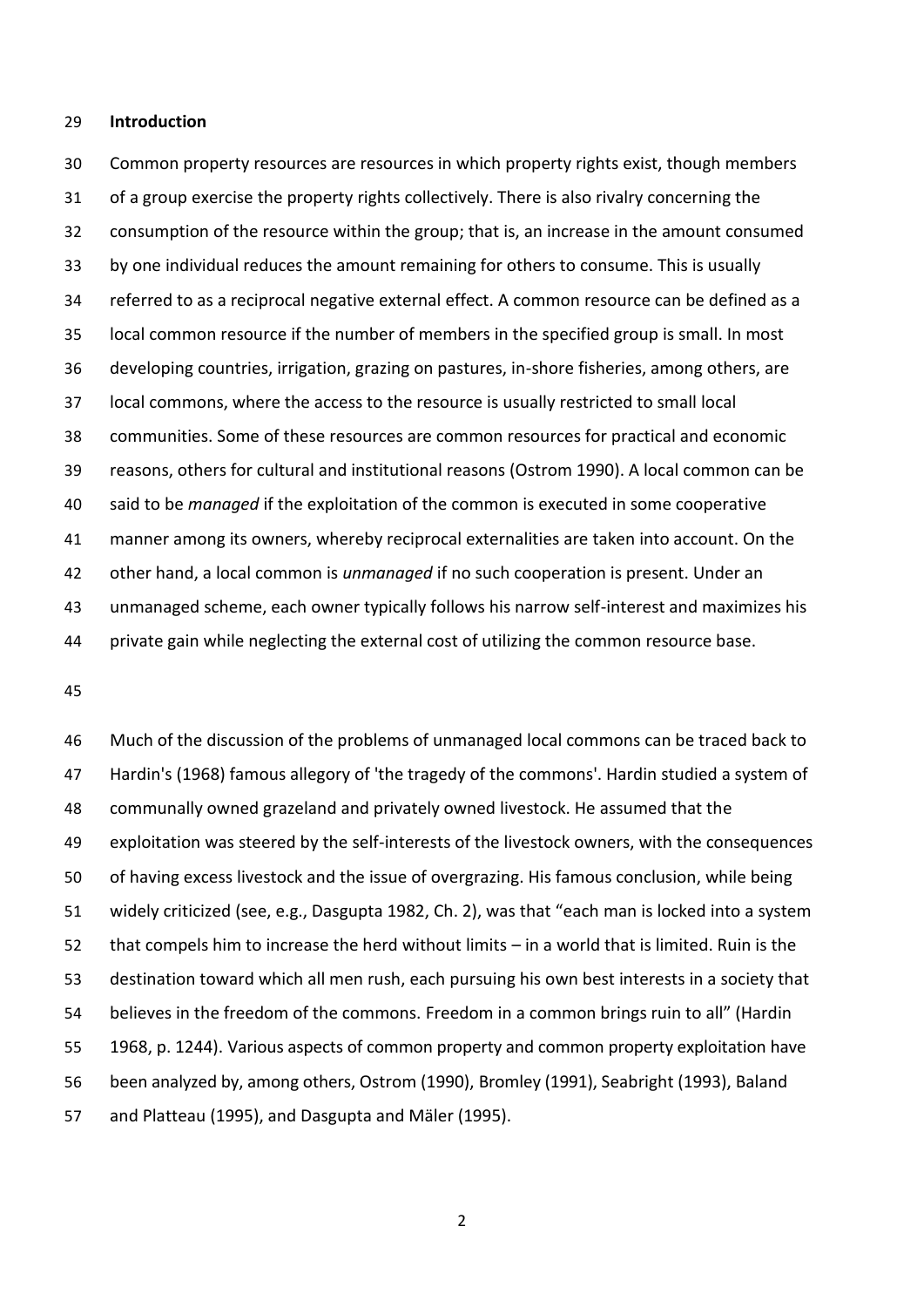In this paper, a similar type of system of communally owned pasture and privately owned livestock is analyzed. Our case study is semi-domestic reindeer (*Rangifer t. tarandus*) herding in Finnmark county, which is located in the far northern part of Norway (see Figure 1). In this area, conflicts are prevalent over the use of grazing land (Johannesen and Skonhoft 2009). Although previous studies show that herders cooperate in so-called herding groups through the sharing and exchange of labor (e.g., Johannesen and Skonhoft 2009, Naess et al. 2010), the utilization of grazing land is, to a large extent, characterized by mismanagement, in the sense that they fail to internalize the external costs. Conflicts are accompanied by high animal density and low animal weights. At the same time, the reindeer population is exposed to predation; thus, they are thus prone to the risk of being killed by predators such as the lynx (*Lynx lynx*), wolverine (*Gulo gulo*), and golden eagle (*Aquila chrysaetos*) (Tveraa et al. 2003). Small and weak animals, especially calves, are most vulnerable to predators (see Linnell et al. 1995). The research question we raise is to what extent livestock herders are negatively affected by predation within this system. Our main result is that we find that predation actually may improve the economic lot of the livestock holders. There are ecological as well as economic reasons as to why this happens. The ecological reason is that predation compensates for natural mortality; that is, increased predation reduces natural mortality, indicating that the net loss due to predation actually may be quite small. When predation reduces livestock density, the feeding conditions of the animals will improve, resulting in increased livestock weight and higher per animal slaughter value. At the same time, a smaller stock reduces the operating costs of the herders.

Figure 1 about here

 The rest of the paper is structured as follows. In the Materials and method section, we start by giving a brief background of Saami reindeer herding in Norway and the prevailing problems related to food shortage and predation in our study area, western Finnmark, or only Finnmark for short. Next, we formulate a reindeer population model. As the various categories of the reindeer population are differently exposed to predation, the model is specified with different age classes. The model is structured in three classes, where the weight-mortality and weight-fecundity relationships are included. The effect of carnivore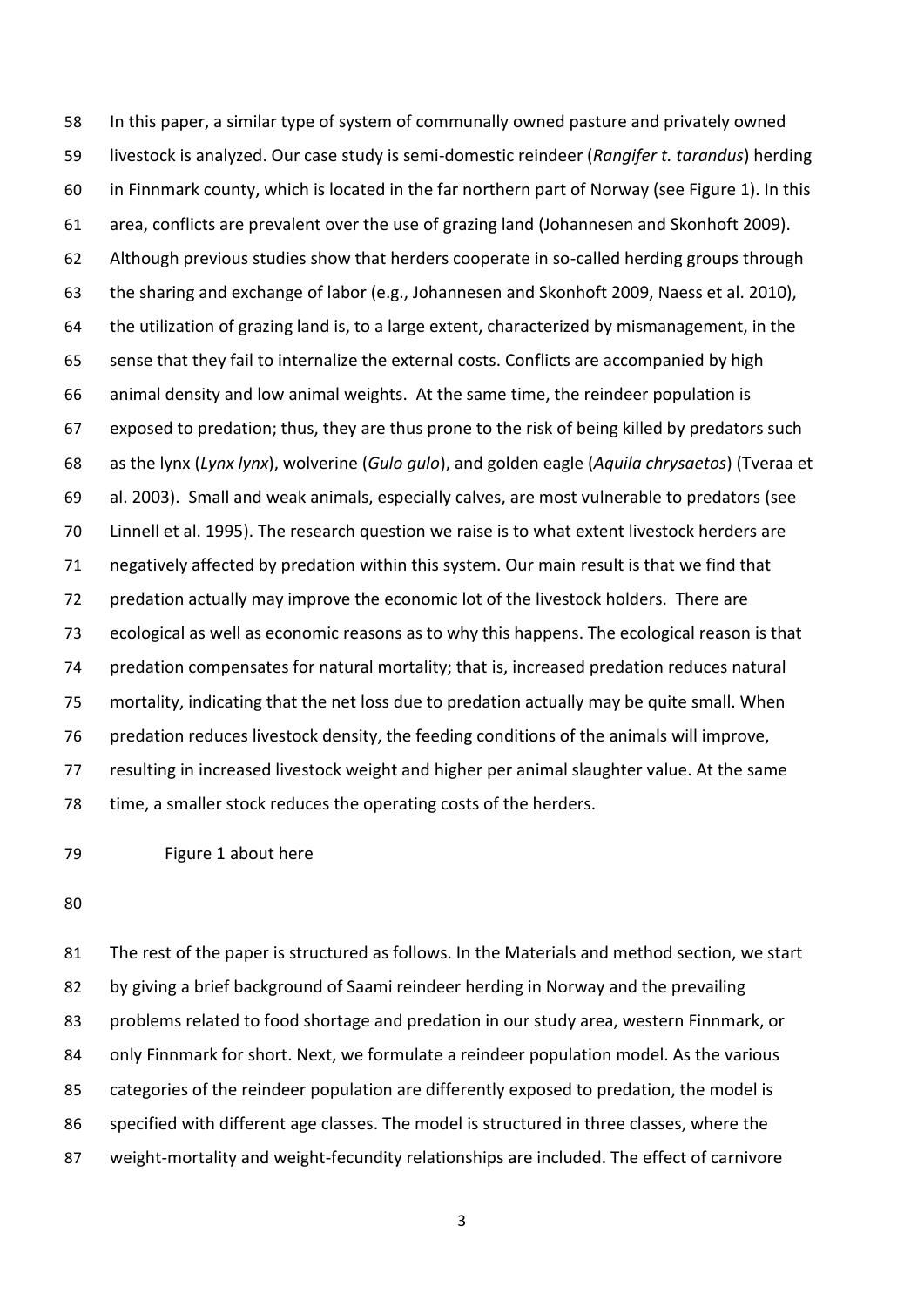predation on total mortality is also introduced here. The reindeer population consists of several flocks owned by different herders, or groups of herders, competing for space and grazing areas, and the economic benefit and cost functions for these herders are formulated in the last part of this main section. The Numerical results section presents numerical results under the considered 'tragedy of the commons' scenario, and the biological and economic effects of predation are demonstrated. The results are also compared with reindeer herding in Nord-Trøndelag county (Figure 1). This county is located in the southern/middle part of Norway, identified as 'South', and is characterized by higher slaughter rates and significantly lower population density. In this area, we find that predation worsens the economic conditions of the livestock holders. The Discussion and conclusions section summarizes and discusses the results.

### **Materials and methods**

# *Ecological and economic background*

 The interactions between carnivores and livestock take place under widely different ecological and economic circumstances. As the degree of food limitation may significantly influence the effects of predation, this relationship has received considerable attention in the ecological literature (e.g., Sinclair and Pech 1996; Boyce et al. 1999; Ballard et al. 2001; Tveraa et al. 2003; Vucetic et al. 2005; Wilmers et al. 2007). In general, it is more likely that predation is followed by density-dependent reductions in natural mortality and improved recruitment (fertility) when ungulate density is high. On the other hand, predation is more likely to limit ungulate populations when pastures are plentiful. See, e.g., Ballard et al. (2001) who studied wild ungulates in North America and found that ungulate density reduced the relative importance of predation and food availability as factors limiting ungulate populations. In light of this, the significance of food limitation depends on whether predation comes in addition to natural mortality (*additive* loss), or to some degree compensates for natural mortality (*compensatory* loss).

 A similar relationship has also been demonstrated in semi-domestic reindeer herding in Norway (Tveraa et al. 2003). Because reindeer graze on natural pastures throughout the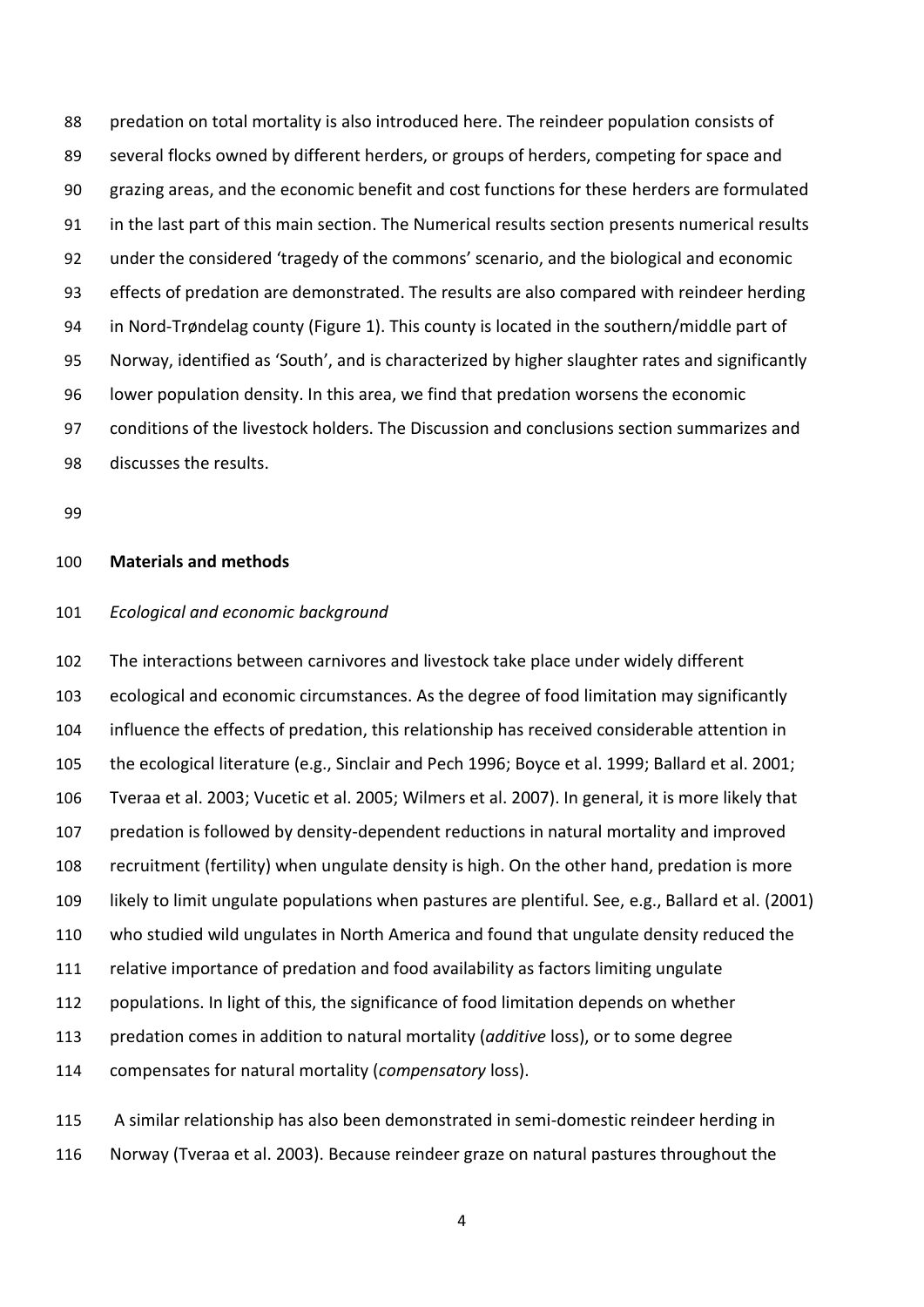year, they are prone to the risk of being killed by predators. Predation is significant, and this problem has accentuated during the last two to three decades because of growing carnivore populations, as Norway has the goal of keeping 'sustainable' carnivore populations (see, e.g., [http://www.rovviltportalen.no/content/2704/Bestandsmal,](http://www.rovviltportalen.no/content/2704/Bestandsmal) Ekspertutvalget 2011)<sup>1</sup>. In our study area, Finnmark, reindeer predation is particularly related to the lynx and wolverine, but also the golden eagle (Tveraa et al. 2014). Small and weak reindeer, especially calves, are more vulnerable to predators than other animals in good condition (Tveraa et al. 2003). 124 Figure 2, panel (c) shows that the loss of calves to predators per  $km^2$  has increased substantially over the past few years in our study area, Finnmark, while it has remained stable and at a significantly lower level in the southern part of Norway. The losses reported here are those claimed by the herders. These are probably larger than the actual losses as the prevailing monetary compensation scheme gives incentives to overstate losses. Losses actually compensated are, however, likely to underestimate real losses because compensation relies on the ability to document losses, which may be difficult, especially for losses of calves (Tveraa et al. 2014). In the numerical analysis in section five, the average between the claimed and compensated losses is used as the baseline predation pressure. For further information, see the Appendix.

 Although differences in carnivore density may explain some of the variation in claimed losses between Finnmark and the South, Tveraa et al. (2014) demonstrated that various indicators of food limitation (i.e., reindeer density, climate, and plant productivity) are the most prominent factors explaining the differences in predator losses. Furthermore, when combined with the previous findings showing that predators tend to kill weak animals (Tveraa et al. 2003), these researchers claim that losses to predators in Finnmark are highly compensatory. Food limitations also have important economic consequences, as the weight and slaughter value of the livestock may be severely influenced. 

**.** 

Reindeer husbandry is a traditional and culturally based livelihood of the Saami people in

Norway, Sweden, Finland, and Russia, and can be traced back to the fifteenth century, when

 Because of the conflicts between carnivores and livestock holding (and especially sheep farming), the term 'sustainable' carnivore populations has widely different content among different stakeholders (see, e.g., Ekspertutvalget 2011).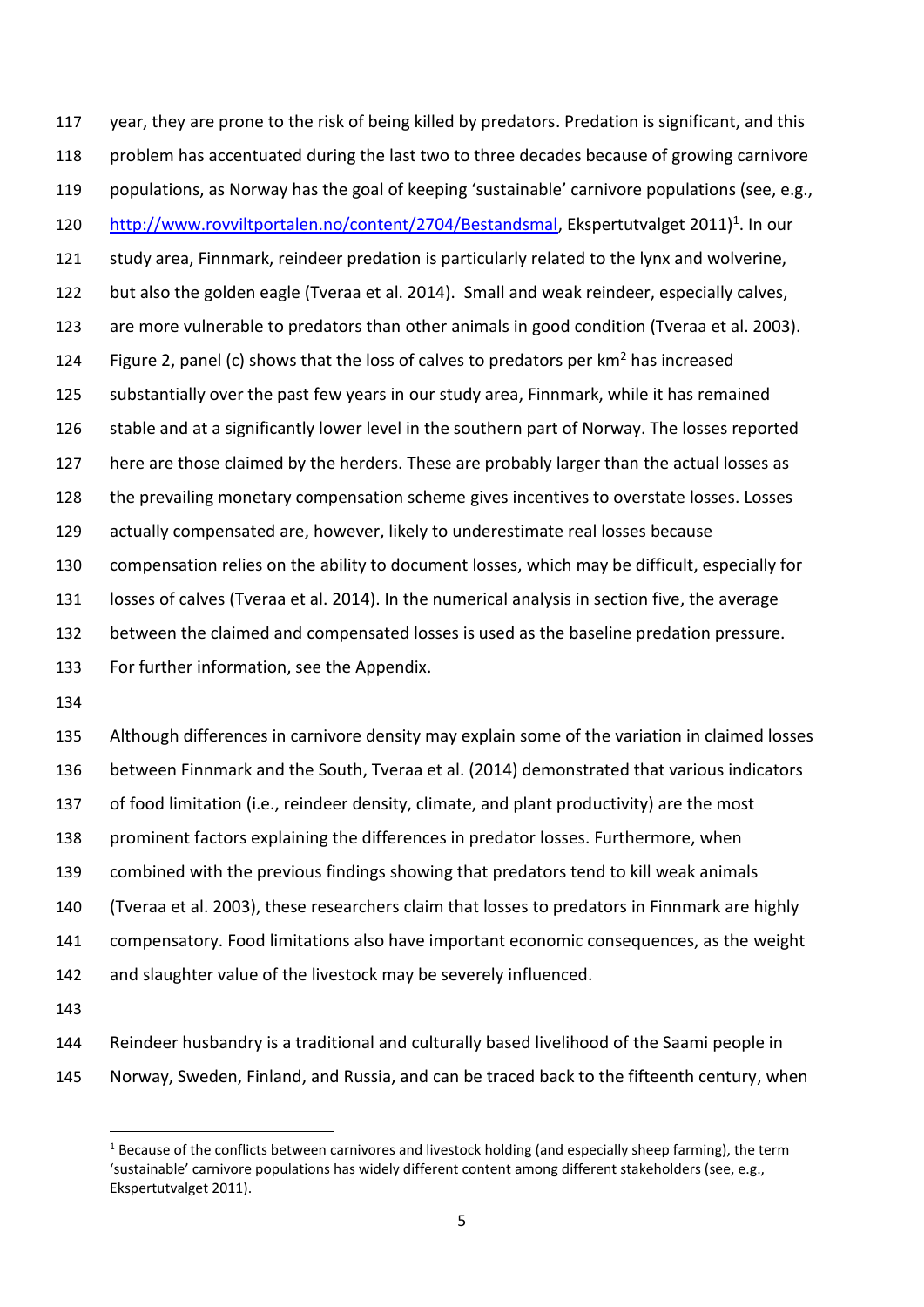the Saami people domesticated entire reindeer herds, leading a considerable number of Saami people to become herding nomads (e.g., Riseth 2006). This tradition has been preserved until today. Saami reindeer herding in Norway takes place in Finnmark, Troms, Nordland, Nord-Trøndelag, Sør-Trøndelag, and Hedmark counties (Figure 1), and is an exclusive right of the Saami people in these counties (Johannesen 2014). It is a small economic activity, comprising some 530 herding units that keep a total of 230,000 animals (NRHA 2014). The industry produces about 2,000 tons of reindeer meat yearly, which amounts to 1-2 percent of the total production of red meat in Norway (NRHA 2013b). Although small on a national scale, reindeer husbandry is of great importance to the Saami people, both culturally and economically (Bostedt 2005, Johannesen and Skonhoft 2009). For many herders, cultural values are important when choosing to make a living through reindeer husbandry, and these values seem to be valued just as highly as the income opportunities the industry provides (Johannesen and Skonhoft 2009). Therefore, not surprisingly, a large number of herders emphasize that herd size is important as a part of the cultural valuation, as well as providing insurance against unfavorable environmental conditions (Johannesen and Skonhoft 2011).

 Reindeer graze on natural pastures throughout the year and the pastures are utilized as common properties. The largest herding area in Norway is found in our study area, Finnmark County, and constitutes about 70 % of the total Norwegian reindeer population (NRHA 2014). Until the 1970s, the reindeer herders in Finnmark held a relatively stable number of reindeer, but the number increased substantially during the 1990s and onwards (Riseth and Vatn 2009). Previously, herders utilized the grazing land according to traditional rules of allocation and respected the prevailing informal rules transferred through generations (Riseth and Vatn 2009). At that time, reindeer herding proved sustainable, and the utilization of the grazing land was characterized as a managed common property. However, the social structure in reindeer herding in Finnmark changed and eroded with technological improvements, access to external markets, centralized settlements, and the establishment of external regulations from the Norwegian government (Riseth and Vatn 2009). Over the past decades, many herding communities in Finnmark have been characterized by internal conflicts and strong competition over access to pastures (Johannesen and Skonhoft 2009,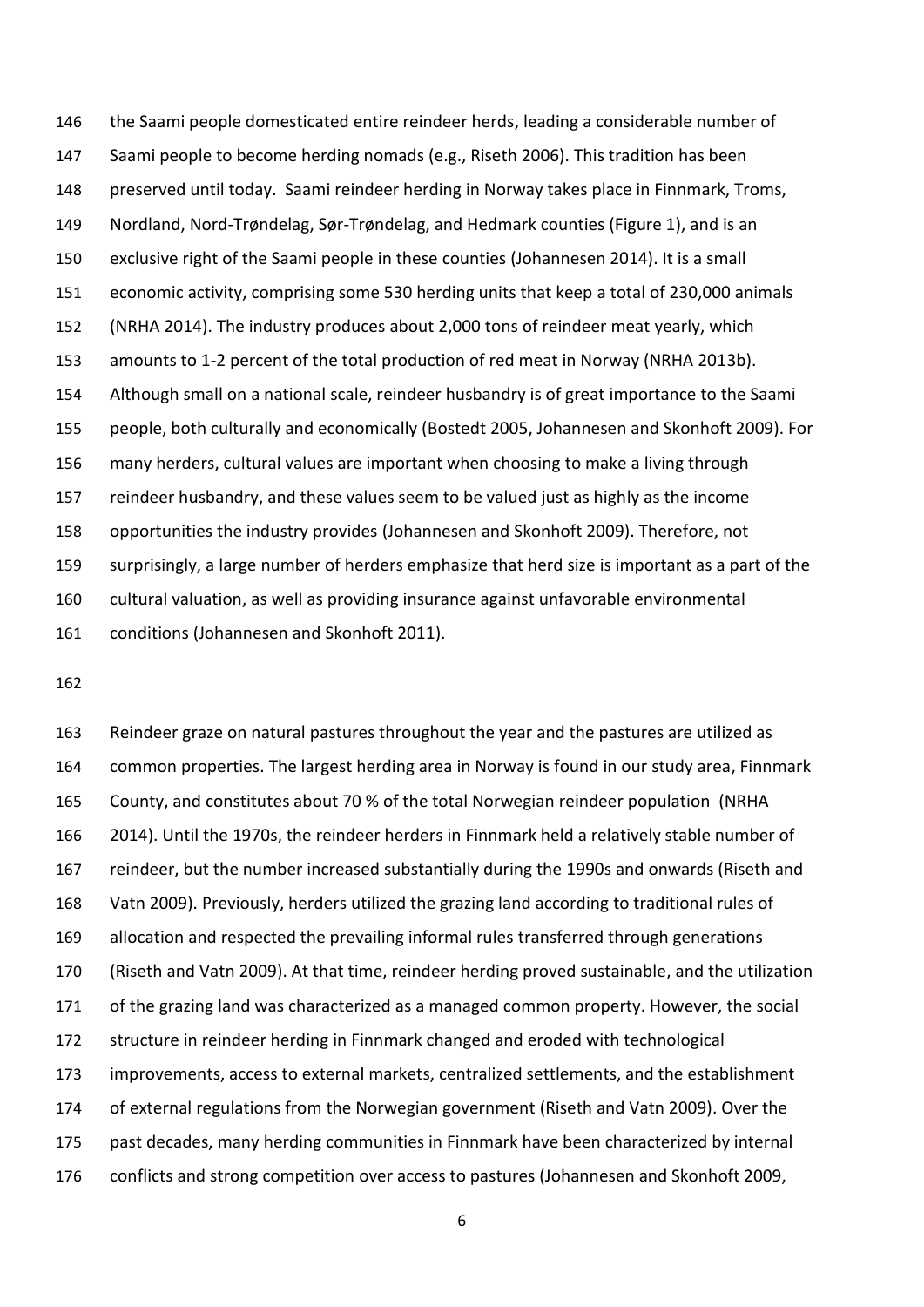Riseth and Vatn 2009). This perceived lack of cooperation and coordination has resulted in low slaughter rates, thus leading to increased reindeer density, and subsequent pasture degradation (Johansen and Karlsen 2005). The situation shows clear signs of 'tragedy of the commons' exploitation.

 High reindeer density and food shortages have, in turn led to low animal weights in parts of Finnmark compared to previous years. Figure 2, panels (a) and (b), compare the situation in Finnmark and South, where the reindeer herding areas in South have much higher slaughter rates. The reindeer density in Finnmark is currently more than twice the density in South, and irrespective of the fact that the carrying capacity per area unit is generally higher in Finnmark, the average slaughter weight here is significantly lower.

 In South, pastures are utilized as common property as well. However, here the herders have managed to coordinate their activity and restrict the reindeer density so as to avoid pasture degradation. As stated by Riseth and Vatn (2009), a reason for this difference between South and Finnmark is that Finnmark is characterized by open landscapes with few natural borders. Moreover, the number of herders is much smaller in South, and hence coordination may be easier.

 The high population density in Finnmark and the low weights have also worked in the direction of reduced natural survival rates, especially for calves (Tveraa et al. 2014). Because females with lower weights are less likely to reproduce, lower fertility rates have been observed (Tveraa et al. 2003, Bårdsen et al. 2010).

Figure 2 about here

*Population model*

204 The total reindeer population for the herders in our study area at the time (year)  $t$  is

205 structured in three stages: calves  $X_{c,t}$  ( $yr < 1$ ), adult females  $X_{f,t}$  ( $yr \ge 1$ ), and adult males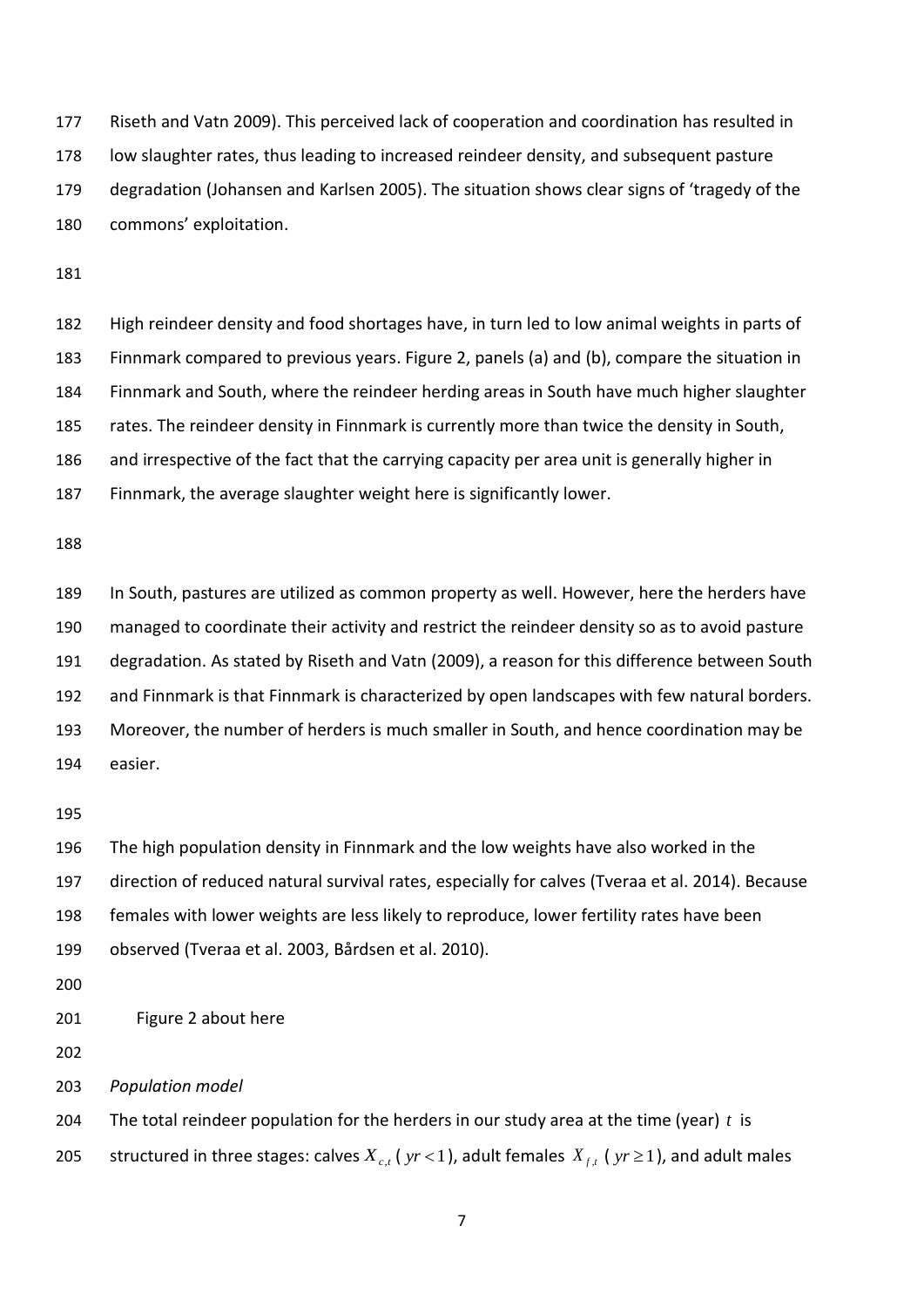$X_{m,t}$  (*yr*  $\geq$  1). The population is measured in the spring, just before calving. When we neglect summer mortality and assume predation takes place after winter natural mortality; the events over the yearly cycle are then calving, slaughtering (which takes place in September – 209 October), winter natural mortality (diseases, accidents, starvation), and predation<sup>2</sup>. Within 210 the range of the actual reindeer densities, the sex composition seems to play a negligible fecundity role, and recruitment is steered only by the number of adult females. This implies that there are always enough males to reproduce the stock. Therefore, the number of calf (recruitment) is first governed by:

214 (1) 
$$
X_{c,t} = f_t X_{f,t}
$$
,

215 where  $f_t > 0$  is the fertility rate (number of calves per female).

216

217 With  $0 < s_{i,t} < 1$  as the natural survival rate,  $0 \le m_{i,t} < 1$  as the predation rate associated with 218 carnivores,  $0 \le h_{i,t} < 1$  as the harvest (or slaughter) rates ( $i = c, f, m$ ), which typically are low in 219 our study area (details below), and  $\psi$  as the fraction of female calves (usually about 0.5),

220 the abundance of adult females and males may next be written as:  
221 (2) 
$$
X_{f,t+1} = \psi(1-h_{c,t})X_{c,t}s_{c,t}(1-m_{c,t}) + (1-h_{f,t})X_{f,t}s_{f,t}(1-m_{f,t})
$$

222 and

**.** 

222 and  
\n223 (3) 
$$
X_{m,t+1} = (1 - \psi)(1 - h_{c,t})X_{c,t}S_{c,t}(1 - m_{c,t}) + (1 - h_{m,t})X_{m,t}S_{m,t}(1 - m_{m,t}),
$$

 respectively. Both fertility and survival rates depend on food conditions and food shortages approximated by the (average) animal weights. The weight of the animals, on the other hand, depends on food availability and the grazing pressure during the summer and fall, approximated by the total number of grazing animals (Tveraa et al. 2003). See Figure 3, panel (a). Therefore, natural survival rates and fertility rates reduce with animal density (Figure 3, panel b and c; also see the Appendix for more details). The survival rates are

<sup>&</sup>lt;sup>2</sup> In reality, there is a spring and summer mortality, especially for calves (Bårdsen at al. 2011), and predation and natural mortality generally take place simultaneously. However, by sequencing the events over the annual cycle the model becomes analytically and numerically traceable. We have also studied the model when predation takes place before natural mortality. This causes a change in the distribution of losses from natural mortality to predation mortality, but has a negligible impact on the remaining results, as long as (slaughter) weights, and hence, the fertility rate and natural survival rates, depend on the autumn stock size.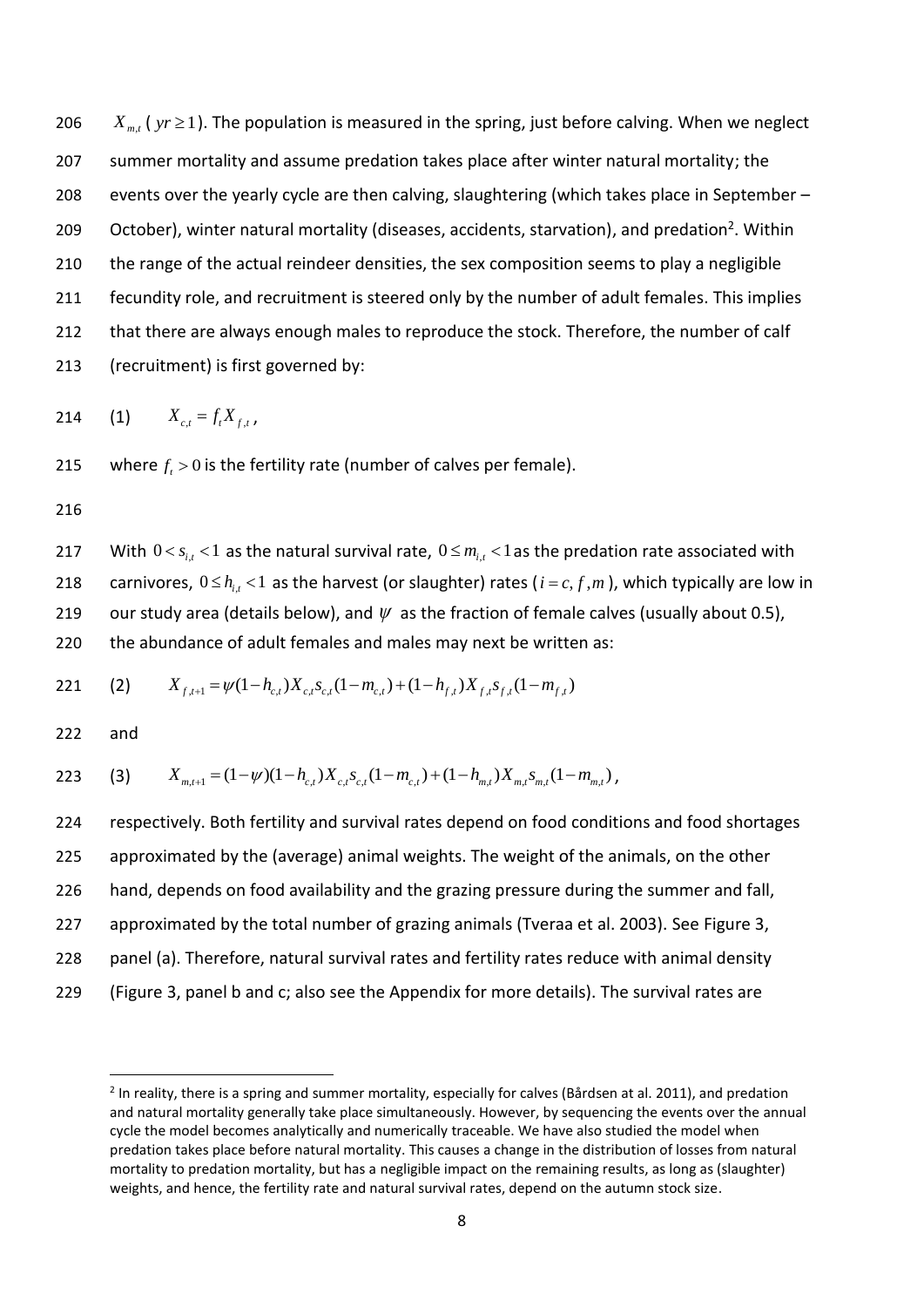assumed similar for the adults, and are higher for adults than for calves at all population levels,  $s_{m,t} = s_{f,t} > s_{c,t}$ . 

 The predation rates also differ between sexes and age classes and are lower for adults than 234 calves,  $m_{c,t} > m_{f,t} \neq m_{m,t}$  (Tveraa et al. 2003). We assume that the predation rates are independent of the reindeer density. There may be feedback effects, where the size of the reindeer population influences the growth of the predator population; however, we neglect 237 these because the number of carnivores is regulated with certain population goals for the 238 lynx and wolverine (again, see [\(http://www.rovviltportalen.no/content/2704/Bestandsmal,](http://www.rovviltportalen.no/content/2704/Bestandsmal) 239 and Ekspertutvalget 2011)<sup>3</sup>. The carnivore natural growth and population sizes are thus assumed independent of the size of the reindeer population, and the predation rates are exogenous in the model.

Figure 3 about here

 In our population model, predation and natural mortality are interacting. This is because higher predation reduces the number of animals; therefore, the animal weights increase with the amount of predation. This again feeds into higher natural survival rates. As a result, predation mortality generally compensates for natural mortality; that is, higher predation pressure shifts up the natural survival rates. This compensatory effect will typically be stronger in the presence of a severe food shortage, as well as in situations where weights are more sensitive to changes in animal density (Figure 3). There is also a compensating effect present through the fertility rate, and higher predation pressure therefore increases the fertility rate.

254 We also consider the compensatory effects in terms of morality rates. With natural mortality

255 in the number of animals of category i, given as  $N_{i,t} = (1-h_{i,t})X_{i,t}(1-s_{i,t})$ , and predation in

<sup>&</sup>lt;sup>3</sup> See also e.g., Nilsen et al. (2005) and Boman et al. (2003) for related discussions in other ecological settings in Scandinavia.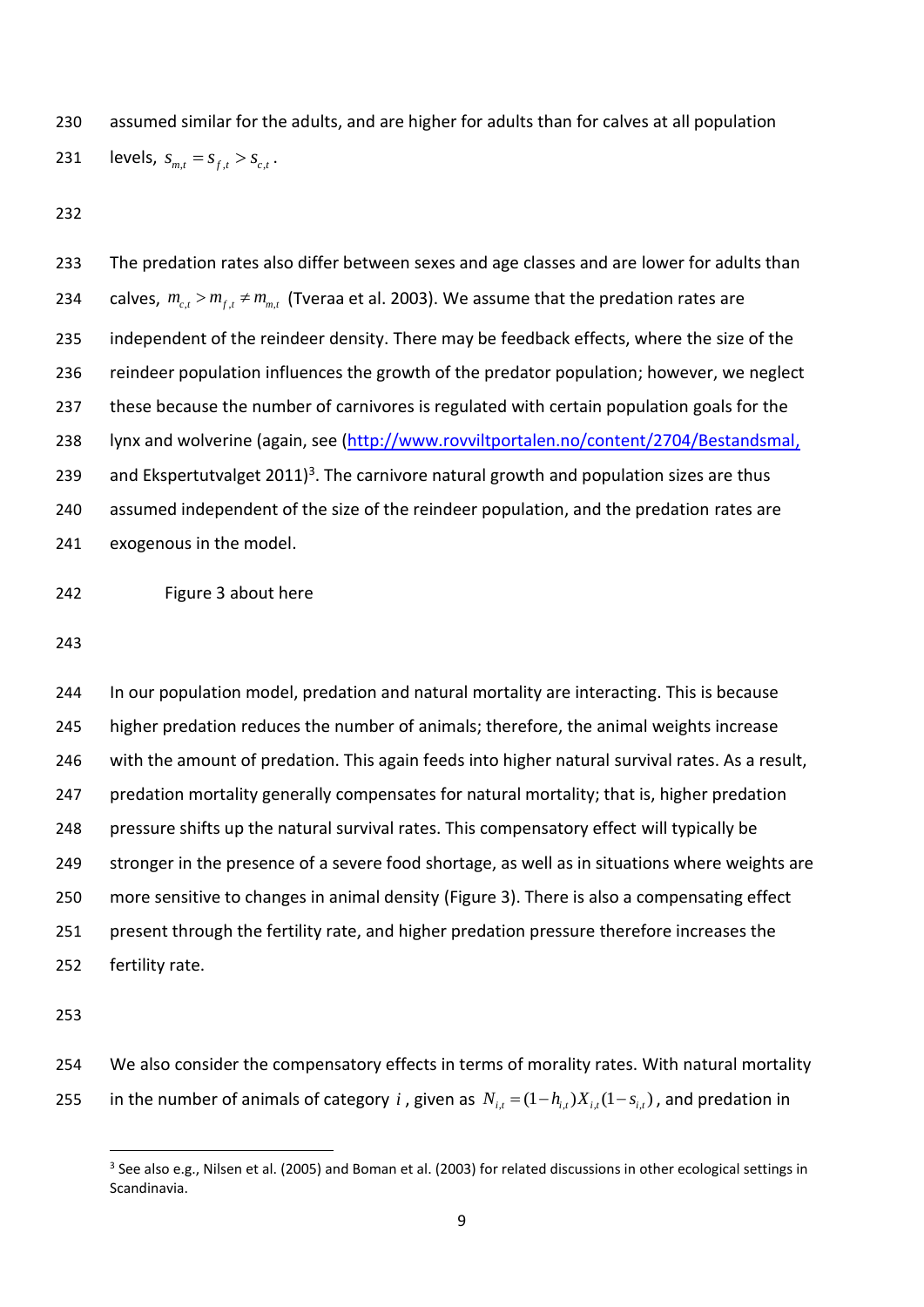256 humber of animals defined by  $M_{i,t} = (1-h_{i,t})X_{i,t}s_{i,t}m_{i,t}$ , because predation is assumed to take 257 place after natural mortality, the total mortality of category *i* becomes 257 place after natural mortality, the total mortality of category i becomes<br>258  $N_{i,t} + M_{i,t} = (1 - h_{i,t})X_{i,t}(1 - s_{i,t}) + (1 - h_{i,t})X_{i,t}s_{i,t}m_{i,t}$ . The total mortality rate may therefore be  $N_{i,t} + M_{i,t} - (1 - n_{i,t})X_{i,t}(1 - s_{i,t}) + (1 - n_{i,t})X_{i,t}X_{i,t}$ . The total mortality rate may therefore be<br>259 written as  $(N_{i,t} + M_{i,t})/(1 - h_{i,t})X_{i,t} = g_{i,t} = (1 - s_{i,t}) + s_{i,t}m_{i,t}$ . Changing mortality rates due to 260 increased predation now reads  $\partial g_{i,t} / \partial m_{i,t} = s_{i,t} - (1 - m_{i,t})(\partial s_{i,t} / \partial m_{i,t})$ , with  $\partial s_{i,t} / \partial m_{i,t} \ge 0$ . The 261 first order effect is therefore captured by the term  $s_{i,t}$ . The second order effect is captured 262 by  $-(1-m_{i,t})$  $(\partial s_{i,t} / \partial m_{i,t})$  , and hence this represents the compensatory effect.

263

264 Because of strong density-dependent effects in our population model, we find that the total 265 population size stabilizes quite quickly with fixed slaughter rates. Figure 4 illustrates the 266 transitional dynamics with the baseline slaughter and predation rates and baseline 267 parameter values (the Appendix provides details about the data and the functional forms). 268 This figure clearly indicates that the dynamic is ergodic; that is, a unique steady state is 269 approached under the two different initial situations of low and high animal density. The low *fixed* slaughter rates included here,  $h_c = 0.20$  ,  $h_f = 0.05$  and  $h_m = 0.21$  (the time notation is 270 271 omitted), are in accordance with the present management situation in our study area (see 272 also Tables 1 and 2). Therefore, the high steady state total stock density, about 70 (# of 273 animals/10 km<sup>2</sup>), reflects today's 'tragedy of the commons' situation, and is, as previously 274 mentioned, significantly higher than in the southern part of Norway (Figure 2 above). The time-invariant predation rates represented here,  $m_c = 0.27$  ,  $m_f = m_m = 0.04$  , are the average 275 276 of current claimed and compensated losses and reflect our baseline predation scenario. In 277 the numerical analysis below, only equilibrium, or steady state, is considered.

278 Figure 4 about here

279

280 *Cost and benefit functions*

281 In the present study, we are only concerned with the net income from slaughtering, 282 considering the harvesting value, slaughtering costs, and the operating costs with respect to 283 the animals. Therefore, any positive stock value related to status, insurance or cultural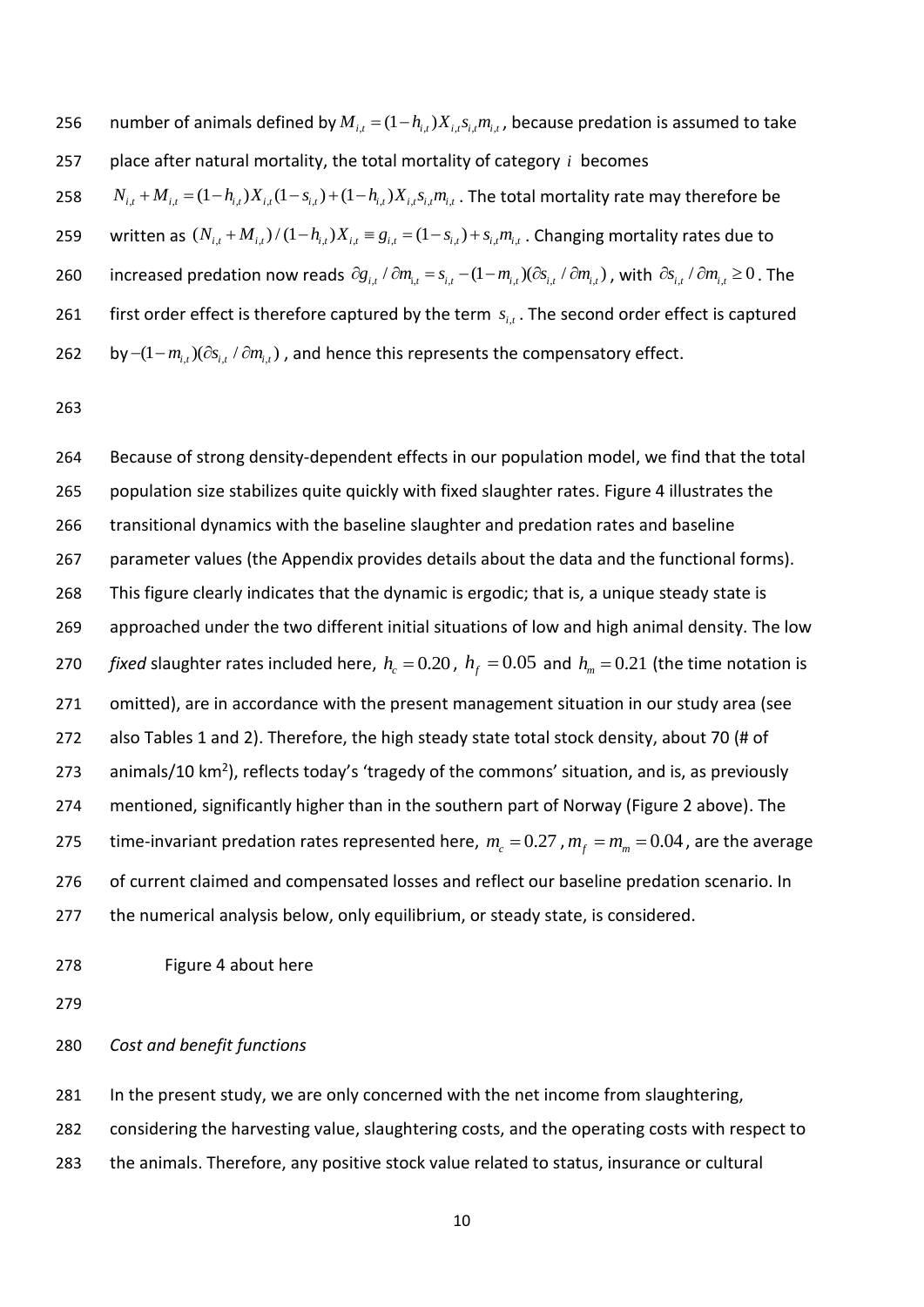284 identity (see section two above) is not taken into account in the present exposition. 285 Compensation for the predation loss is neither taken into account<sup>4</sup>. Because natural 286 mortality and predation are assumed to take place during the late fall and winter, after 287 slaughtering, the number of animals removed through slaughtering in year  $t$  is simply 288 defined by  $H_{i,t} = h_{i,t} X_{i,t}$  ( $i = c, f, m$ ). The current slaughter value, or meat value, for our 289 group of herders, is accordingly:

290 (4) 
$$
I_t = p(w_{c,t}h_{c,t}X_{c,t} + w_{f,t}h_{f,t}X_{f,t} + w_{m,t}h_{m,t}X_{m,t}),
$$

291 where  $p$  is the net meat value (NOK/kg), i.e., the slaughter value corrected for slaughter 292 costs. The meat value is thus assumed to be fixed and similar for all categories of animals.

293

 The operating costs are generally different between the winter and summer seasons. There are also costs included in moving the animals from the winter grazing to the summer grazing area, and *vice versa*. There may also be cost variations between the various herders. However, such differences are neglected, and we simply relate the variable operating costs to the total size of the summer stock:

299 (5) 
$$
C_t = C(X_{c,t} + X_{f,t} + X_{m,t}) = C(X_t)
$$
,

300 with  $C' > 0$  and and  $C(0) = 0$ . In addition, there are fixed costs, but they are not included as these have no influence of the solution of the model. The cost function may be convex, or 302 concave-convex. As a compromise and simplification, it is assumed to be linear,  $C$ <sup>"</sup> $= 0$ . However, in the sensitivity analysis, we have also included a convex function. As any possible protective effort with respect to predation is also neglected here, Eq. (5) indicates the total variable costs. The current net benefit, or profit, for our considered group of herders is thus defined by:

307 (6) 
$$
\pi_t = I_t - C_t
$$
.

**.** 

<sup>&</sup>lt;sup>4</sup> Including compensation will obviously increase the profitability of the scenarios where predation is present. Compensation may also influence the behavior of the herders. See Skonhoft (2016) for an analysis of carnivore conservation, predation, and sheep farming.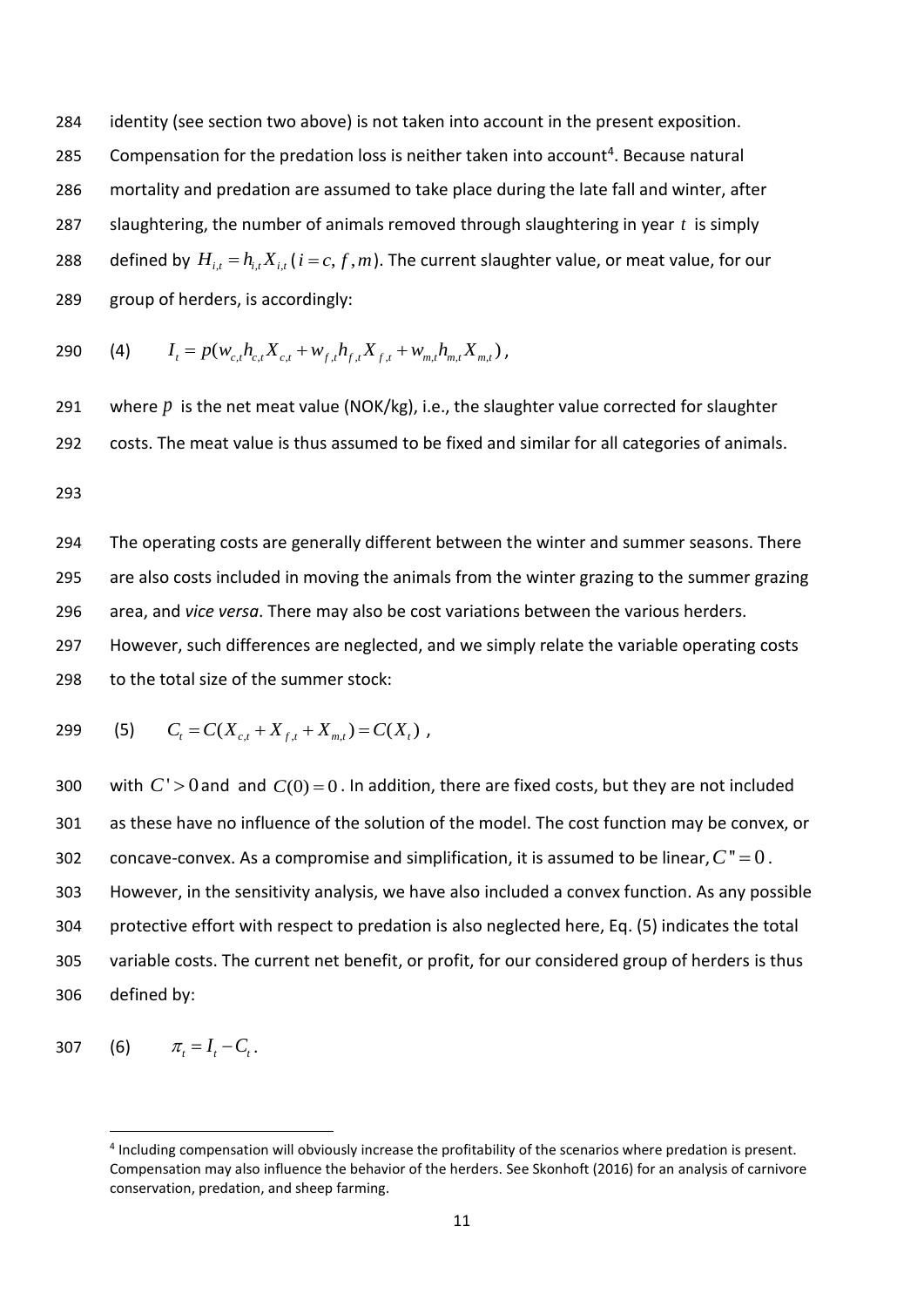## **Numerical results: the cost and benefit of predation**

 We now present our numerical steady state results under the 'tragedy of the commons' management situation in our study area in Finnmark, which is characterized by low slaughter rates and high population density. We consider three predation scenarios with the baseline scenario reflecting the average between today's claimed and compensated loss. Additionally, we study the effects of zero predation as well as high predation. The last scenario is characterized by a somewhat higher calf predation rate than in the baseline scenario, while the adult rates are just slightly higher (see Table 1, and also the Appendix). In these first scenarios, the slaughter rates are kept fixed and thus any possible harvest control response to the changing predation pressure is not taken into account.

 The main biological results are first considered (see Table 1). Increased predation pressure reduces the total stock (column one) and the predation losses increase for all animal categories (column six). However, the ecological compensation effect, when working through increased natural survival rates (column four), reduces natural mortality (column five) and dampens the effect on total mortality (column seven). Indeed, the compensation effect is so strong that the total mortality for adult animals is actually lower under the baseline predation scenario than under the no predation scenario (column seven). Therefore, we find that the second order effect in the population model dominates the first order effect for these two stages (see the above Materials and methods section). The natural mortality compensation mechanism is also strong for the calf population, although not sufficient to offset the increased predation loss. The total mortality hence increases slightly when moving from the no predation scenario to the baseline predation scenario. When moving further from the baseline to the high predation scenario, much of the same picture emerges, and the total mortality rates are lower for both categories of adult animals when the predation pressure is high.

Table 1 about here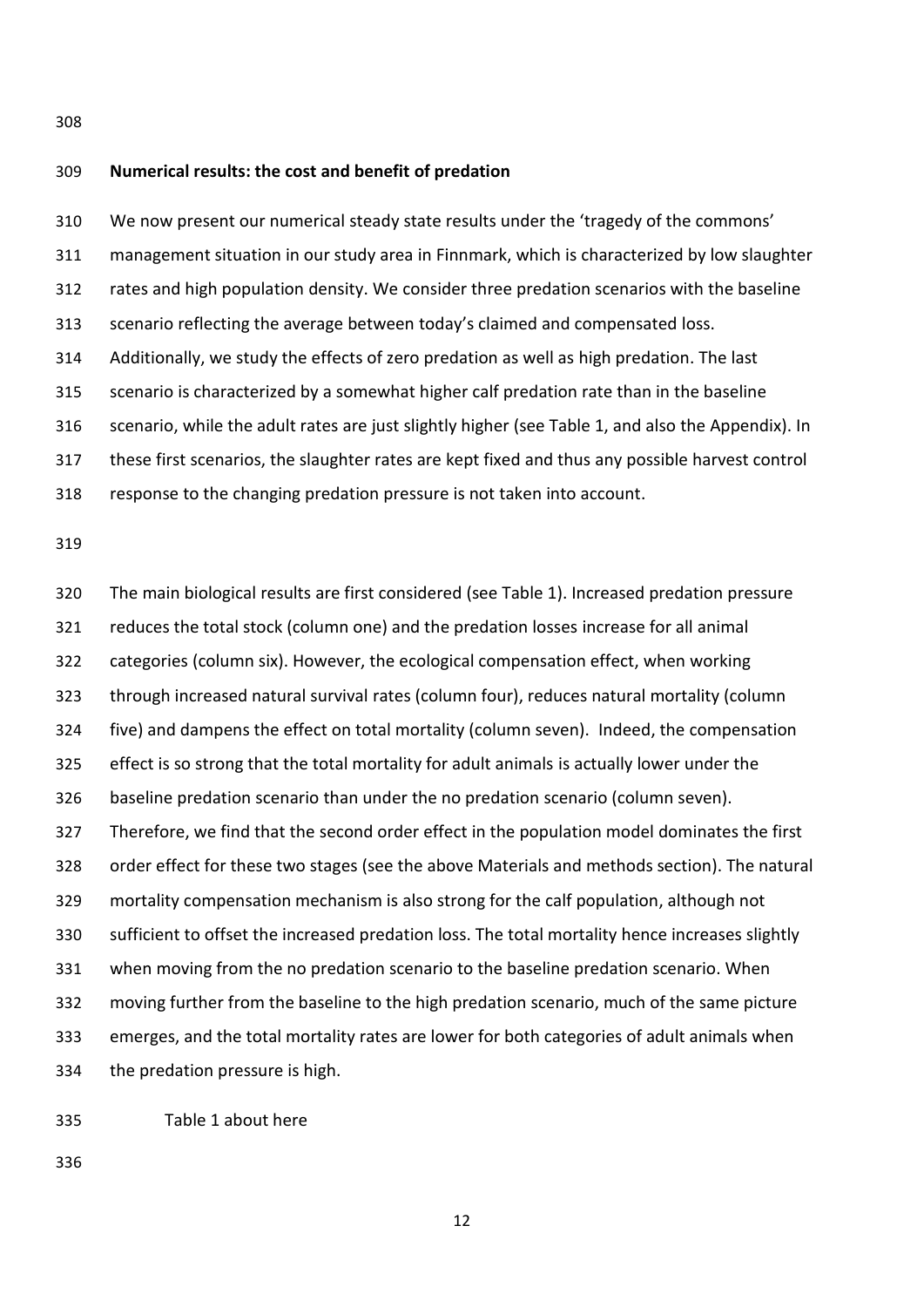Table 2 demonstrates the accompanying cost and benefit results of predation. It is first observed that the number of animals slaughtered decreases when the predation pressure shifts up (column two), simply because of reduced stock sizes (cf. Eq. 4). On the other hand, the slaughter weights increase (column three), though not sufficiently to offset the income effect through the reduced number of slaughtered animals. The total biomass slaughtered and the slaughter income is therefore reduced, but only by 2.5 % when moving from no 343 predation to the baseline predation scenario (12,422 vs. 12,106 NOK/10 km<sup>2</sup>). However, when also taking into account lower effort and lower operating cost following the reduced flock size, the economic compensation effect through increased weights is strong enough to make the herders economically better off with predation. Indeed, profit increases by as 347 much as 24 % (5,257 vs. 4,236 NOK/10 km<sup>2</sup>). When predation is increased to a higher level, profit increases even further.

Table 2 about here

 Our 'tragedy of the commons' outcomes in Finnmark may be compared with possible outcomes in the herding areas in southern Norway. As mentioned previously, in the South (again, see Figure 1), herders have managed to coordinate their activity and restrict the reindeer density so as to avoid pasture degradation. Therefore, the slaughter rates are significantly higher, the animal density is lower, and the animal weights are higher in the South compared to Finnmark (Figure 2 above). In turn, higher weights lead to smaller predation loss in the South. Using the same price and cost parameters as in our study area of Finnmark, but with actual slaughter rates in the South based on data from Nord-Trøndelag County (NRHA 2014), we accordingly find that the slaughter income is higher, with the operating cost lower than in Finnmark under both the zero and baseline predation scenarios (again, see Table 2). More importantly, we find that the introduction of predation in the South results in losses to the herders. Therefore, carnivores and livestock predation work as a nuisance in this area. The high predation scenario is not included in this comparison because it, when combined with the high slaughter rates, leads to depletion of the population in the South.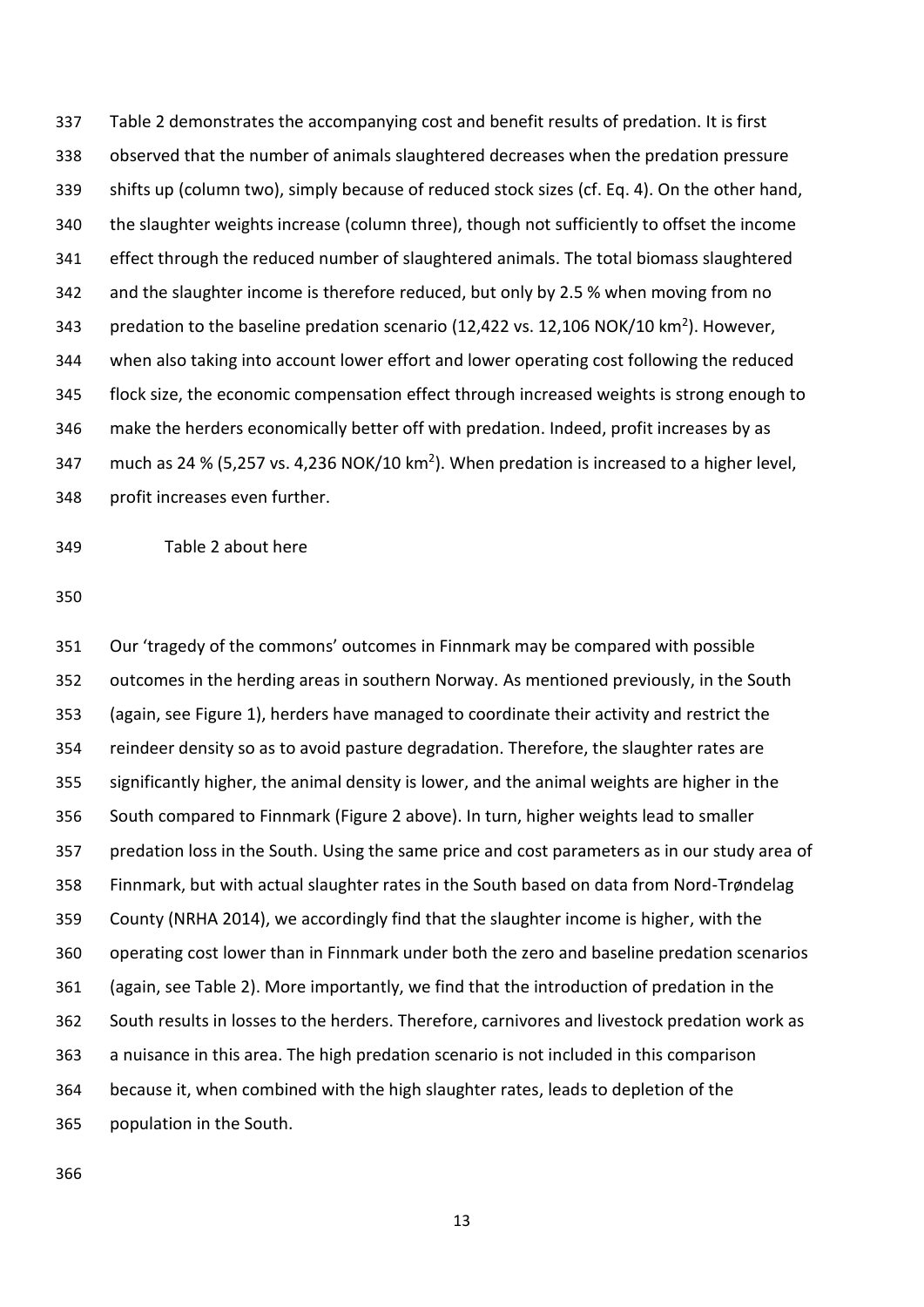The slaughter rates have been kept fixed under the different predation scenarios presented so far. In Figure 5 we have relaxed this assumption. We find here that when higher predation pressure is accompanied by lower slaughter rates, the profit reduces compared to the previous situation where the slaughter rates were kept fixed. On the contrary, when higher predation pressure is accompanied by higher slaughter rates, the profitability improves compared to the fixed slaughter rates situation. It is also noted that the profit with zero predation and baseline slaughter rates results in more or less the same amount of profit as in the baseline and high predation scenario, but with lower slaughter rates.

Figure 5 about here

### **Discussion and conclusions**

 Under the present management situation in our study area of Finnmark, characterized by low slaughter rates, high animal density, competition for grazing areas, and overgrazing, the numerical analysis demonstrates the paradoxical result that higher predation pressure and higher animal loss due to predation may improve the economic lot of our group of reindeer herders. Therefore, although reindeer herders perceive predation as a negative effect of the public goal of keeping sustainable carnivore populations in Norway, this policy may be beneficial for the herders under our model and parameter value assumptions. This paradoxical effect exists under the current 'tragedy of the commons' situation, in which the lack of coordinated management implies low and fixed slaughter rates and too many grazing animals, as well as slaughtering rates that do not respond to shifting ecological conditions. We have also highlighted some scenarios where the slaughter rates respond to changing predation pressures. We find that higher slaughter rates accompanying higher predation pressure improve profitability compared to the fixed slaughter rate situation. Additionally, our results for Finnmark have been compared with the well-managed grazing areas in the southern part of Norway, characterized by high slaughter rates and low animal densities, where we find that higher predation pressure actually imposes an economic cost to the herders.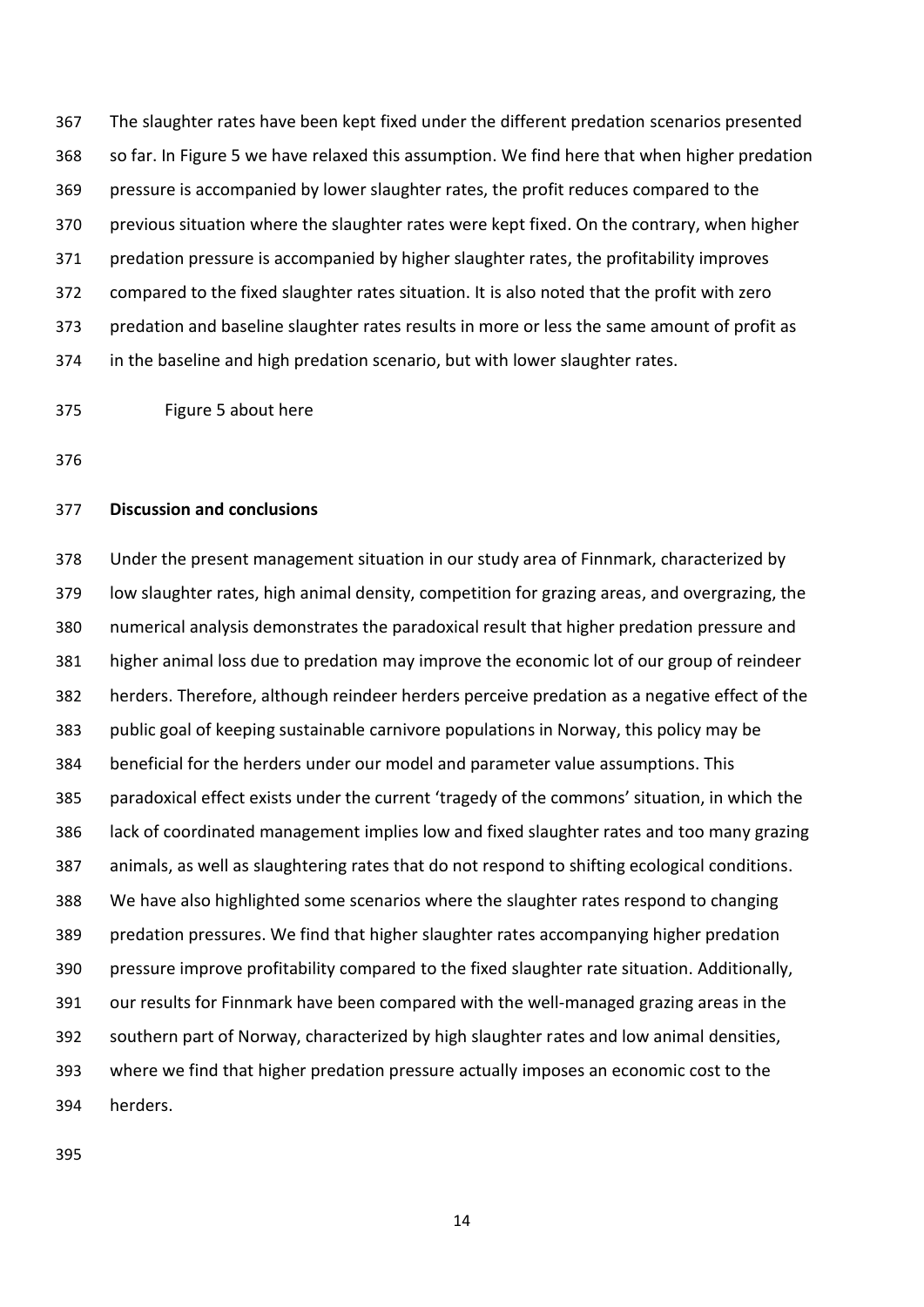The three predation scenarios considered in Finnmark conditioned upon identical low and fixed slaughter rates have also been studied under a different set of parameter values. While more valuable meat and a higher slaughter price scale up the moderate income loss following higher predation pressure, higher operating cost works in the opposite direction. Therefore, when keeping the unit operating cost parameter fixed while increasing the slaughter price in Eq. (4) by 8 %, up from 53.7 NOK/kg to 58.0 NOK/kg (see Appendix), the zero predation pressure and baseline scenario yield identical profit. Moreover, when keeping the slaughter price fixed while reducing the unit operating cost parameter in the linear specified cost function (5) by about 12 %, from 97.3 NOK/animal to 85.2 NOK/animal (see Appendix), we also find that the profit in these two scenarios just breaks even. These parameter values are therefore crucial for our main conclusion. While the baseline meat price data is reliable, the value of the operating cost parameter is much more uncertain (see Appendix). We have also done some sensitivity analysis by assuming increasing marginal operating costs. When specifying the convex cost function so as to yield the same baseline scenario, as previously stated, the impact of a changing predation pressure on profit is actually strengthened.

 Additionally, we have obtained sensitivity results under shifting biological conditions, where we find that a higher value of the parameter governing density dependence in the 415 recruitment function (parameter  $a$ ; see Eq. (A1) and Table A1 in the Appendix) reduces profitability under all predation pressure scenarios, but does not change the quantitative effect of increased predation pressure on profitability. The same picture emerges when increasing the natural survival density dependence for the calf population (parameter $b_c$ ; see Eq. (A2) and Table A1). Changing other biological parameters does not change the quantitative effects of increased predation pressure; that is, higher predation pressure still results in higher profit. Finally, we have included scenarios with even higher predation rates than the high level considered above, and these scenarios demonstrate that profit may be reduced under our baseline parameter values when the predation pressure becomes very high.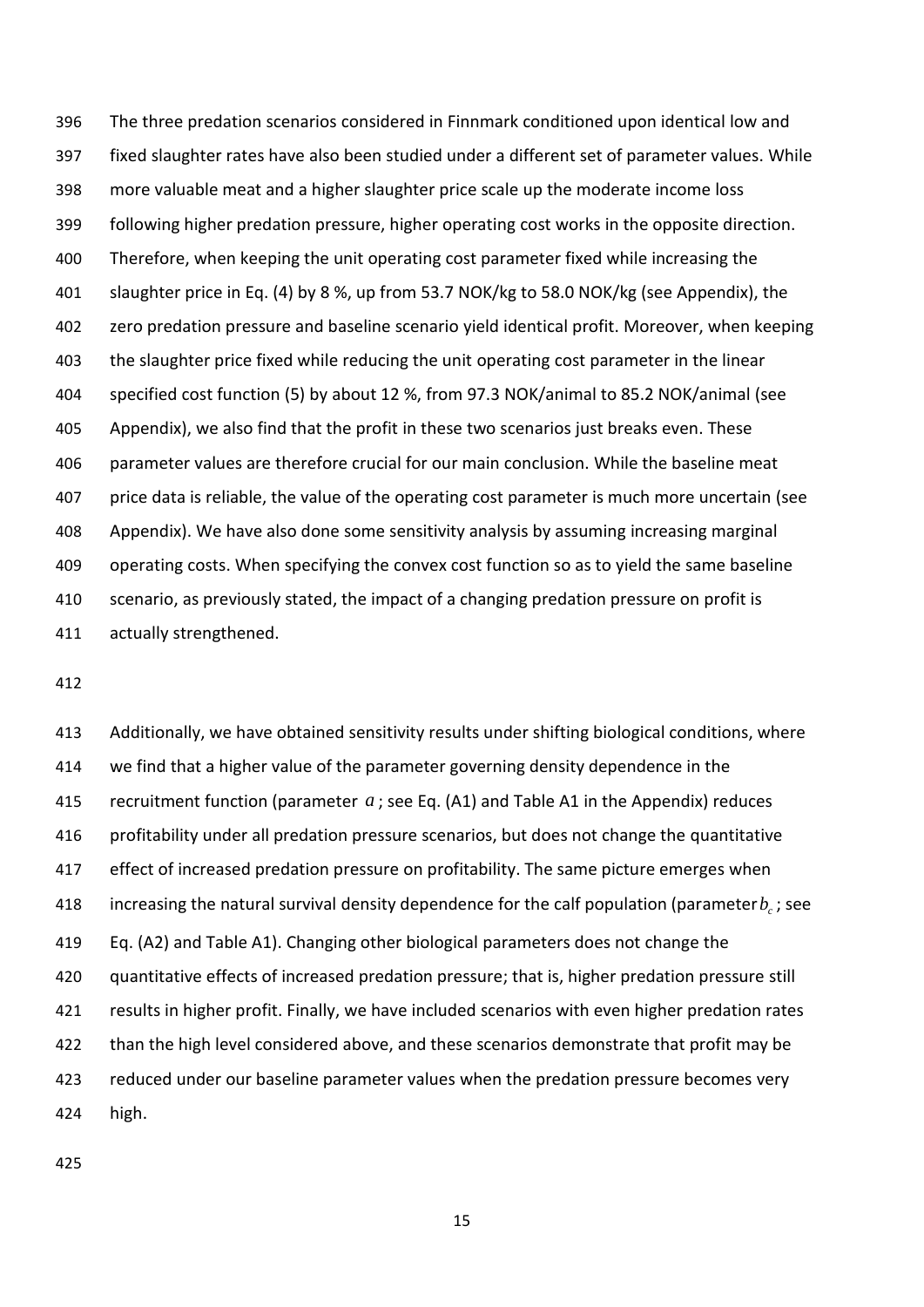More broadly, the main finding in this paper is that a negative external impact through ecological and economic compensation mechanisms may actually improve the economic lot of livestock holders in a situation with overgrazing and mismanagement. Such a result may 429 be replicated under other economic and ecological settings where an exploitation scheme of the 'tragedy of the commons' type prevails. Another example may be that of common property grazing systems where livestock is subject to predation, but also illegal harvesting, although we are not aware of any studies on this. The ecological and economic compensation mechanisms studied in our paper may also be explored further when considering other predator-prey type interactions, where feedback effects, or numerical responses, are included, or when management of competing grazing animals is considered. To the best of our knowledge, these possible economic compensation mechanisms have

been neglected in the literature.

## **References**

Ballard, W. B., D. Lutz, T. W. Keegan, L. H. Carpenter, and J. C. deVos, Jr. 2001. Deer-predator

relationships: a review of recent North American studies with emphasis on mule and black-

- tailed deer. *Wildlife Society Bulletin* 29: 99-115.
- Baland, J. M. and J.P. Platteau 1996. Halting Degradation of Natural Resources. FAO, Rome.
- Boman, M., G. Bostedt and J. Persson 2003. The bioeconomics of the spatial distribution of an endangered species. The case of the Swedish wolf population. *Journal of Bioeconomics* 5: 55 – 74.
- Bostedt, G. 2005. Pastoralist economic behavior: Empirical results from reindeer herders in Northern Sweden. *Journal of Agricultural and Resource Economics* 30: 381-396.
- Boyce, M. S., A. R. E. Sinclair, and G. C. White 1999. Seasonal compensation of predation and harvesting. Oikos 87: 419-426.
- Bromley, D. 1991. *Environment and Ecology. Property Rights and Public Policy*. Basil Blackwell, Oxford.
- Bårdsen, B. J., T. Tveraa, P. Fauchald, and K. Langeland 2010. Observational evidence of risk-
- sensitive reproductive allocation in a long-lived mammal. *Oecologia* 162: 627-639.
- Dasgupta, P. 1982. *The control of resources*. Harvard University Press, Cambridge US.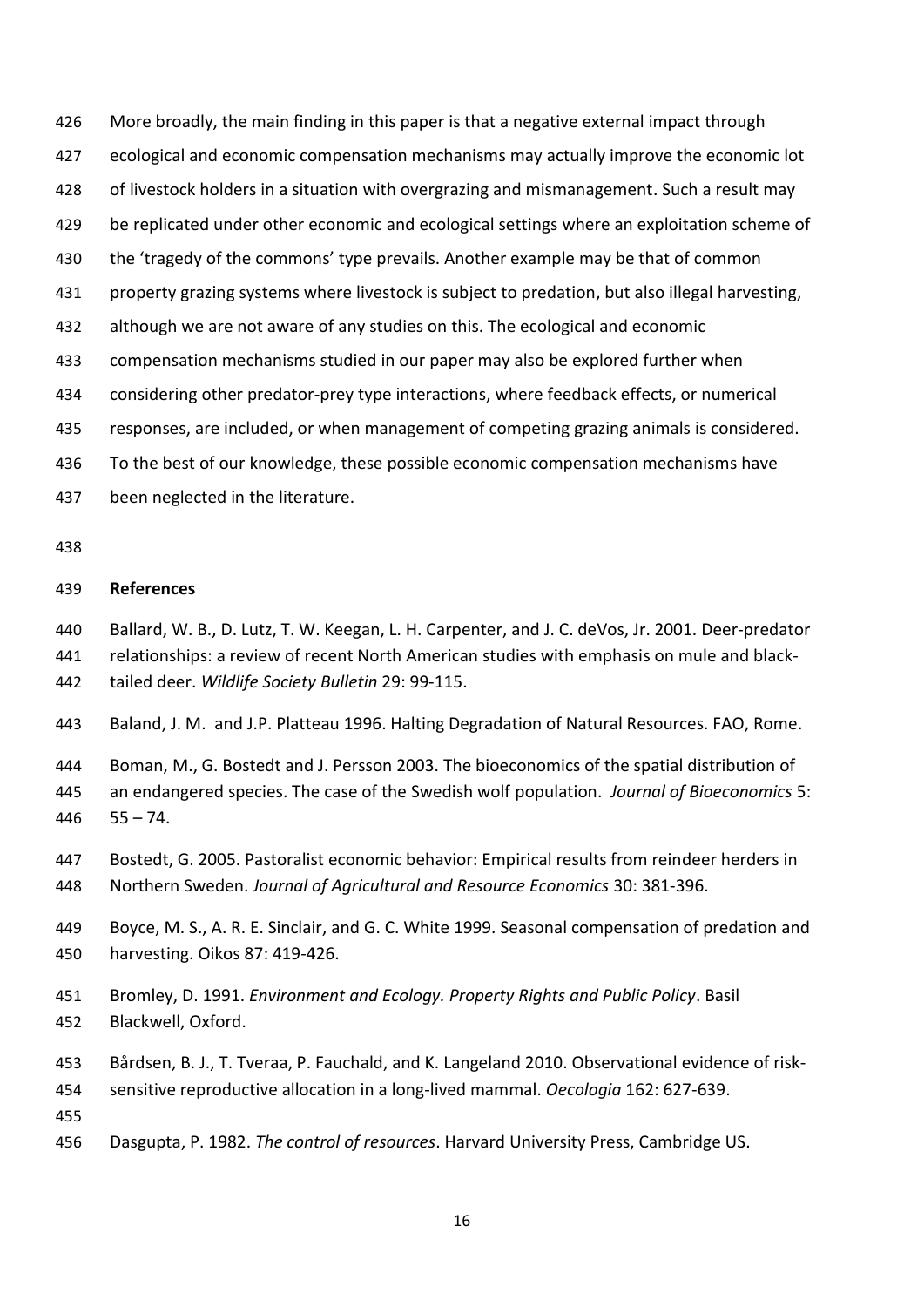- Dasgupta, P. and K. G. Mäler 1995. Poverty, institutions, and the environmental resource
- Base. In *Handbook of Development Economics*, Vol III, ed. J. Behrman and T. Srinivasan.
- Elsevier, Amsterdam.
- Ekspertutvalget 2011. Innstilling fra ekspertutvalget vedrørende endringer I
- erstatningsordningen for rovviltskade på husdyr. Direktoratet for Naturforvaltning,
- Trondheim (in Norwegian).
- Hardin, G. 1968. The tragedy of the commons. *Science* 162: 1243-1248.
- 
- Johannesen, A. B. 2014: Samisk reindrift. Ch. 9 in *Naturessursenes Økonomi*, ed. O. Flaaten and A. Skonhoft. Gyldendal, Oslo (in Norwegian)
- 
- Johannesen, A. B., J. O. Olausssen and A. Skonhoft 2016. Livestock and carnivores: Economic and ecological interactions. Working paper Department of Economics NTNU Trondheim.
- 
- Johannesen, A. B. and A. Skonhoft 2008. Culture, economy, and conflicts in reindeer herding. A descriptive analysis of Trøndelag and western Finnmark. SØF report 3, Center for economic
- research at NTNU, Trondheim (in Norwegian).
- 
- Johannesen, A. B. and A. Skonhoft 2009. Local common property exploitation with rewards. *Land Economics* 85: 637-654.
- 
- Johannesen, A. B. and A. Skonhoft 2011. Livestock as insurance and social status: Evidence from reindeer herding in Norway. *Environmental and Resource Economics* 48: 679-694.
- 
- Johansen, B. and S. R. Karlsen 2005. Monitoring vegetation changes on Finnmarksvidda,
- Northern Norway, using Landsat MSS and Landsat TM/ETM+ satellite images.
- *Phytocoenologia* 35: 969-984.
- 
- Linnell, J., R. Aanes and R. Andersen 1995. Who killed Bambi? The role of predation in the neonatal mortality of temperature ungulates. *Wildlife Biology* 1: 209 – 223.
- 
- Mysterud, A., N. G. Yoccoz, N. C. Stenseth and R. Langvatn 2001. Effects of age, sex and density on body weight of Norwegian red deer; evidence of density-dependent senescence. *Proc. R. Soc. London B* 268: 911 – 919.
- 
- Naess, M. V., B. J. Bårdsen, P. Fauchald and T. Tveraa 2010. Cooperative pastoral production –the importance of kinship. *Evolution and Human Behavior* 31: 246 – 258.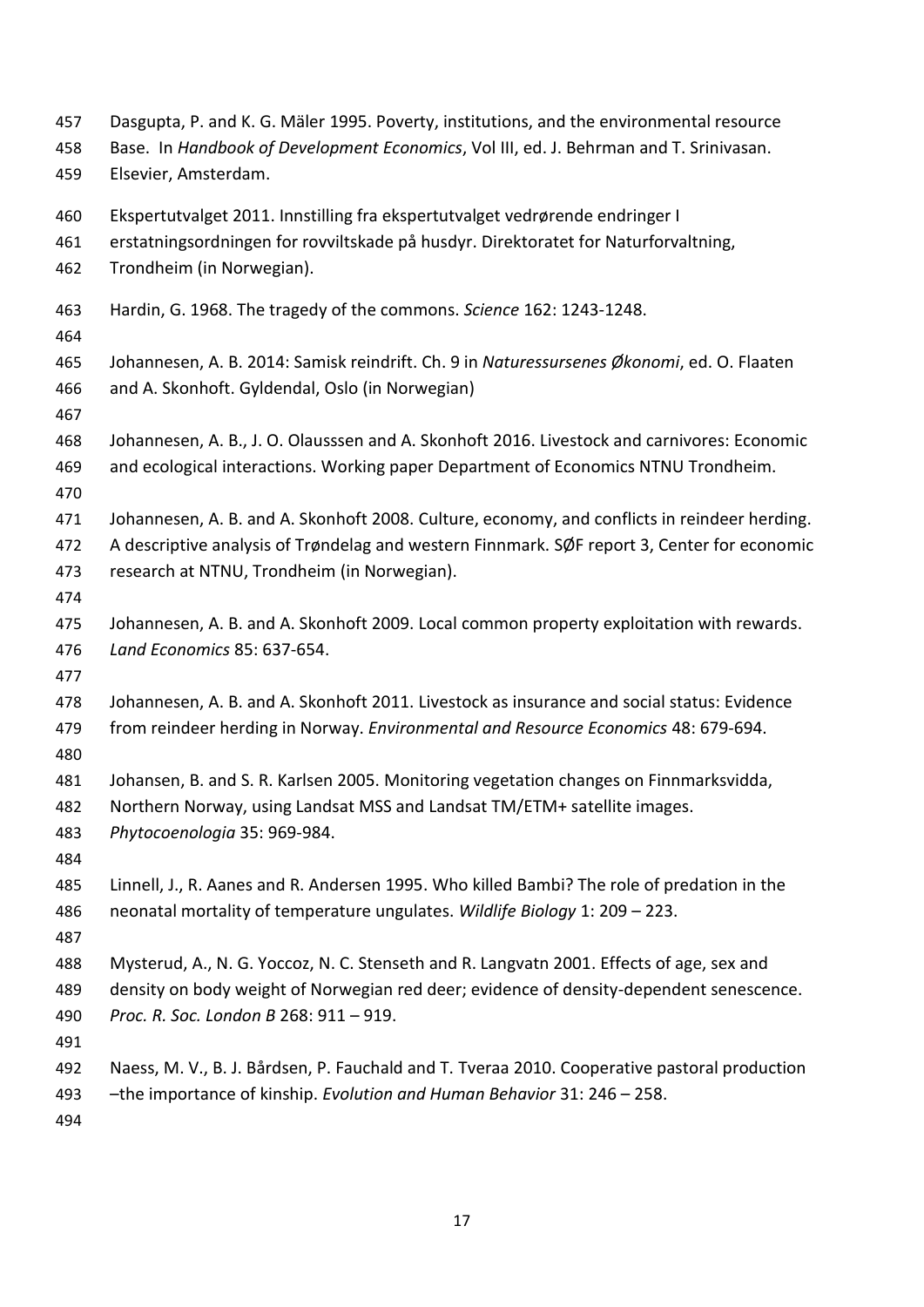- Nilsen, E., T. Pettersen, H. Gundersen, A. Mysterud, J. Milner, J., E. Solberg, H. Andreassen
- and N. C. Stenseth 2005. Moose harvesting strategies in the presence of wolves. Spatially
- structured populations. *Journal of Applied Ecology* 42: 389 399.
- 
- Norwegian Reindeer Husbandry Administration (NRHA) 2014. Ressursregnskap for reindriftsnæringen, Alta (in Norwegian).
- Ostrom, E. 1990. *Governing the Commons*. Cambridge University Press, Cambridge.
- Riseth, J. Å. 2006. Sami reindeer herd managers: Why do they stay in low-profit business? *British Food Journal* 108: 541 – 559.
- Riseth, J. Å. and A. Vatn 2009. Modernization and pasture degradation: A comparative study of two Sami reindeer pasture regions in Norway. *Land Economics* 85: 87-106.
- Seabright, P. 1993. Managing local commons. *Journal of Economic Perspectives* 7: 131 144.
- Sinclair, A. R. E. and R. P. Pech 1996. Density dependence, stochasticity, compensation and predator regulation. *Oikos* 75: 164-173.
- Skonhoft, A. 2016. The silence of the lambs: Payment for carnivore conservation and
- livestock farming under strategic behavior. *Environmental and Resource Economics*
- doi:10.1007/s10640-016-0011-9
- Tveraa, T., P. Fauchald, C. Henaug, and N. G. Yoccoz 2003. An examination of a
- compensatory relationship between food limitation and predation in semi-domestic reindeer. *Population Ecology* 137: 370-376.
- Tveraa, T., A. Stien, H. Brøseth, and N. G. Yoccoz 2014. The role of predation and food
- limitation on claims for compensation, reindeer demography and population dynamics. *Journal of Applied Ecology* 51: 1264-1272.
- Vucetic, J. A., D. W. Smith, and D. R. Stahler 2005. Influence of harvest, climate and wolf predation in Yellowstone elk 1961-2004. *Oikos* 111: 259-270.
- Wilmers, C. C., E. Post, A. Hastings 2007. The anatomy of predator-prey dynamics in a changing climate. *Journal of Animal Ecology* 76: 1037-1044.
- 
- 
-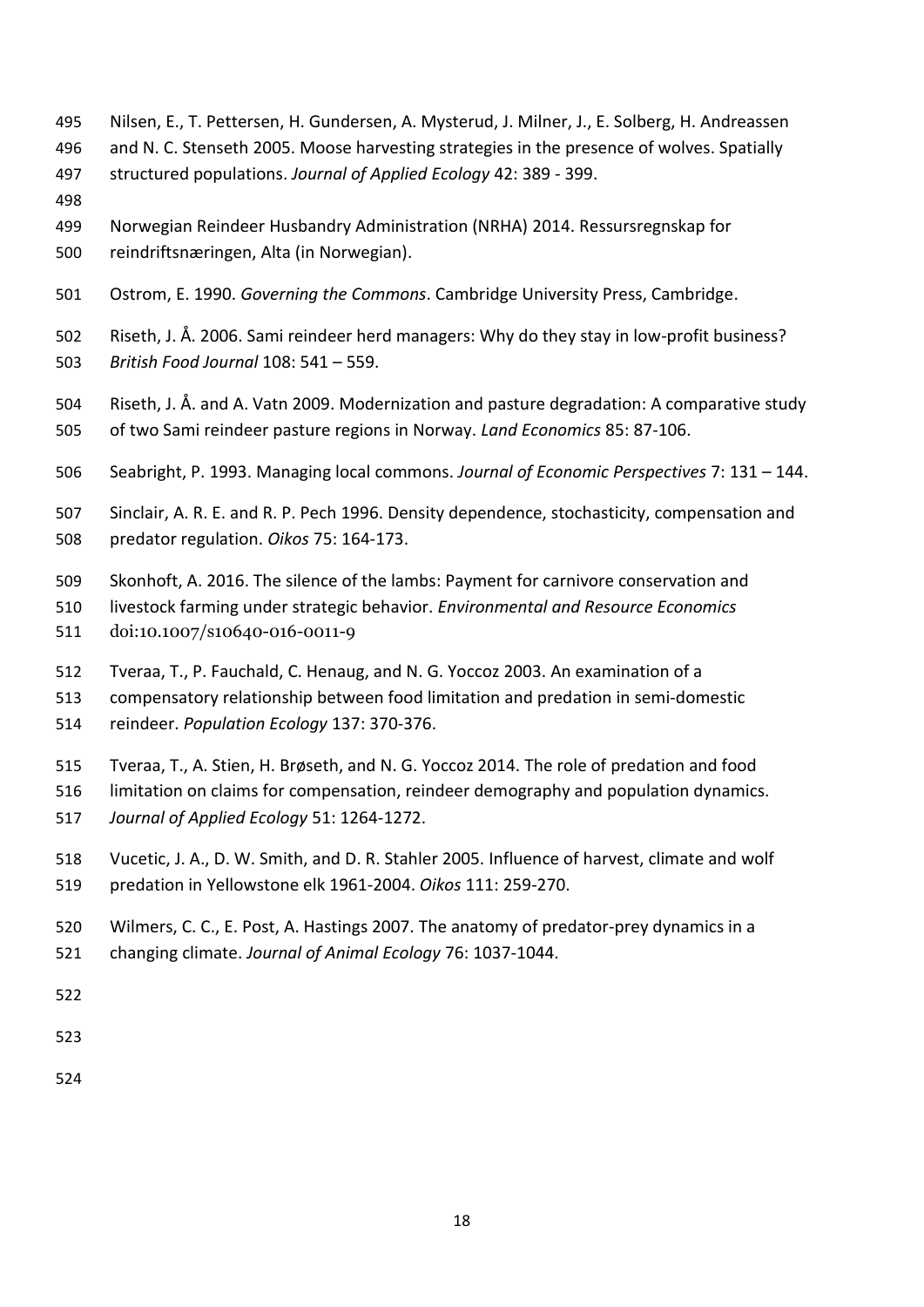

- F**igure 1.** Reindeer herding districts in Norway (adopted from NOU 2007:13). Western
- Finnmark is the study area while Nord-Trøndelag is the district denoted as 'South'.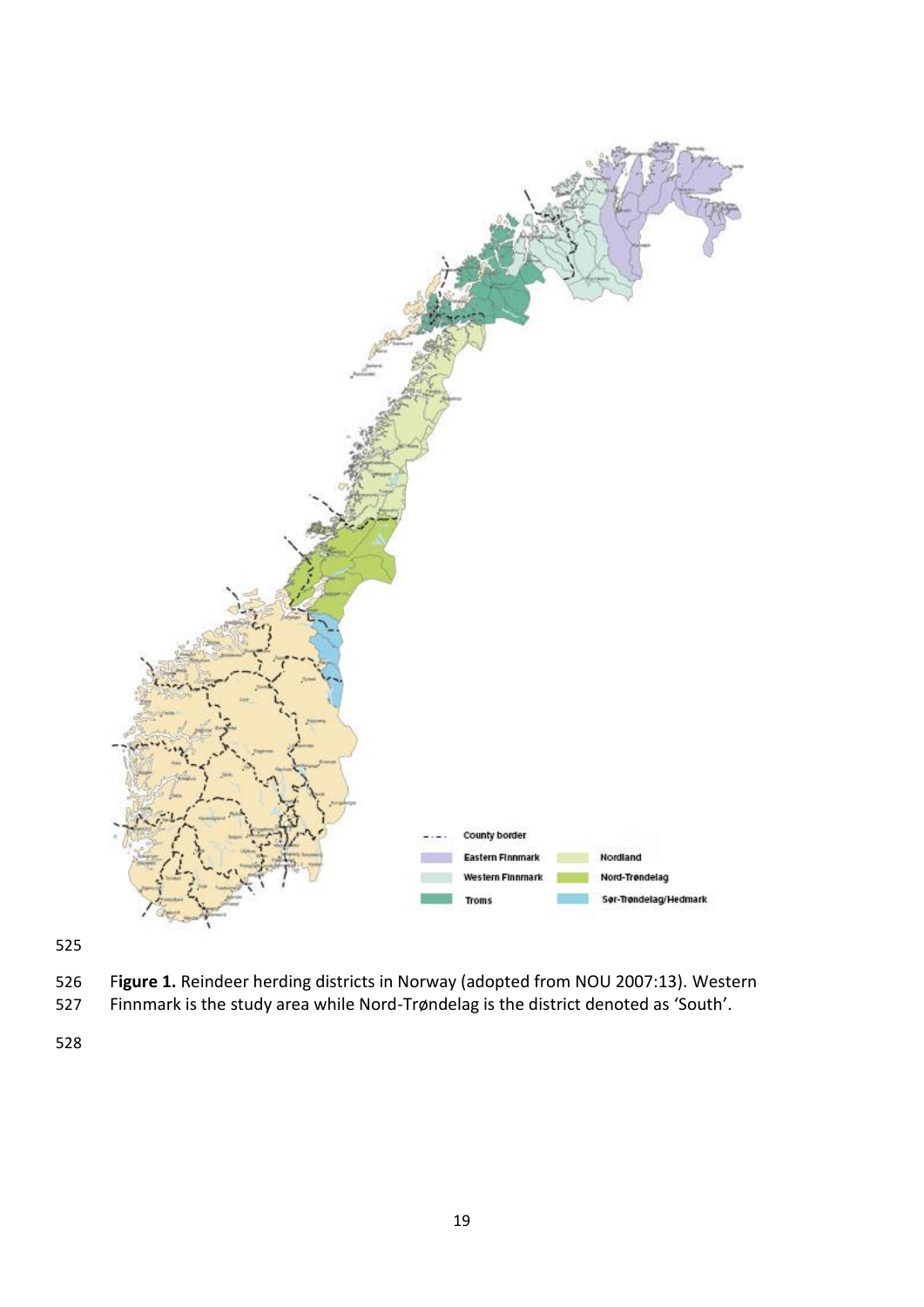



**Figure 2.** Reindeer density, weight of calves, and claimed losses of calves to predators from

- 
- 
- 
- 
- 
- 
- 
- 
- 
- 
- 
- 

2003 – 2013 (Source: http://www.reindrift.no and [http://www.rovbase.no](http://www.rovbase.no/)).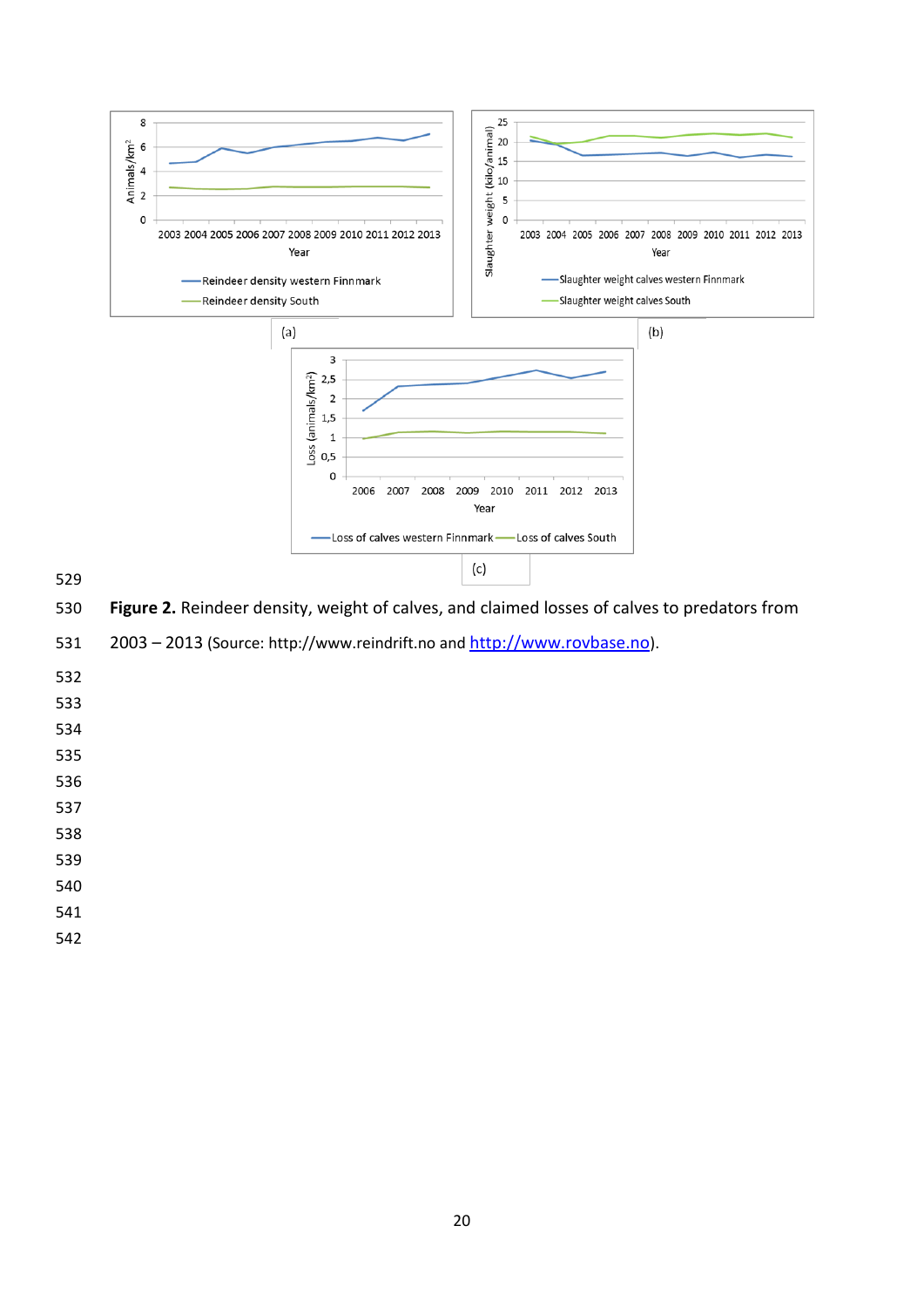

- **Figure 3.** Density dependent weight-, natural survival-, and recruitment functions. Baseline
- parameter values western Finnmark (see Table A1)

- 
- 
- 
- 
- 
-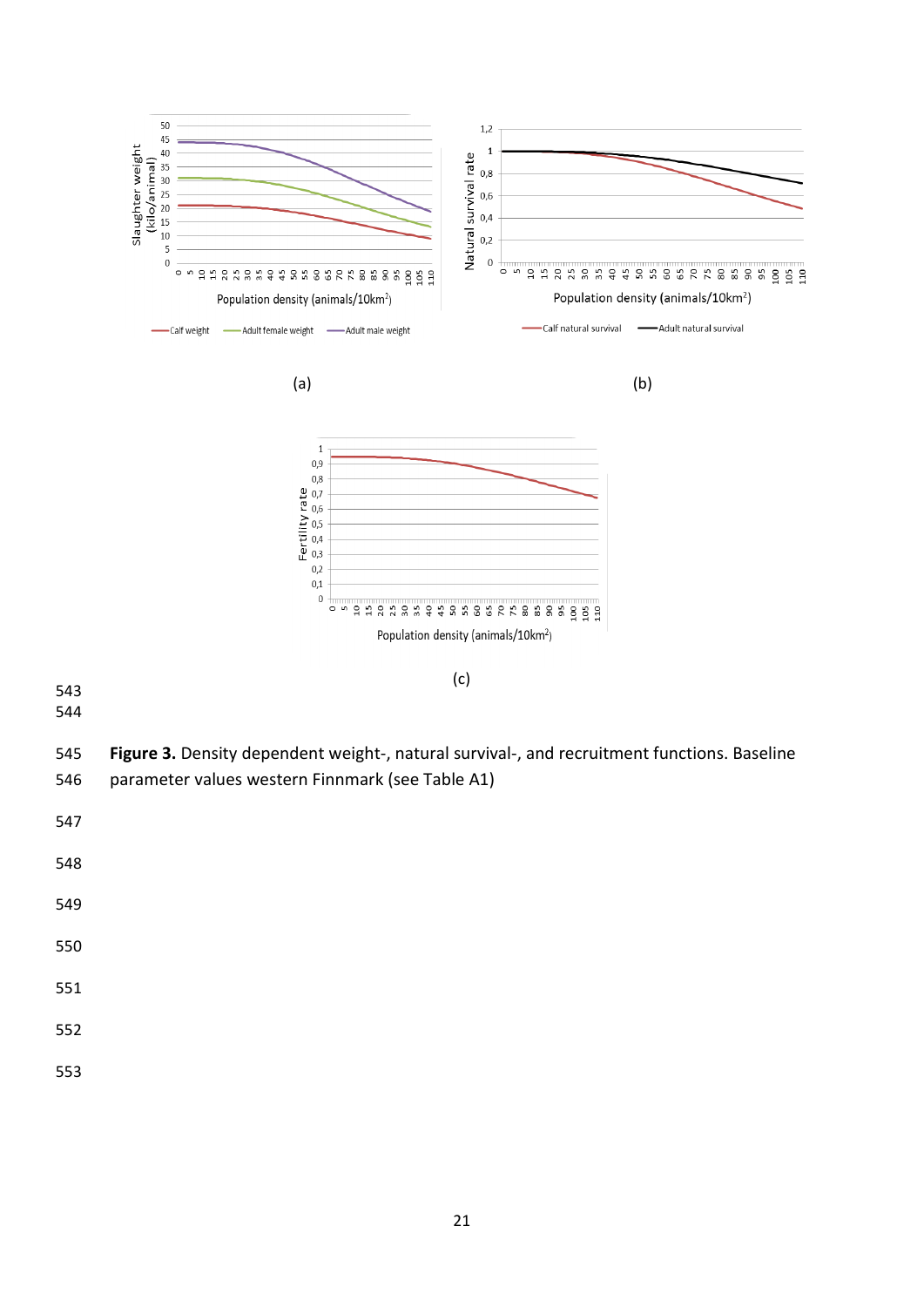



**Figure 4.** Population dynamics total stock,  $X_{t} = (X_{c,t} + X_{f,t} + X_{m,t})$ , with low initial 

556 population size  $X_0 = 15$  and high,  $X_0 = 120$ . Present management situation and baseline predation rates in western Finnmark.

- 
- 
- 
- 
- 
- 
-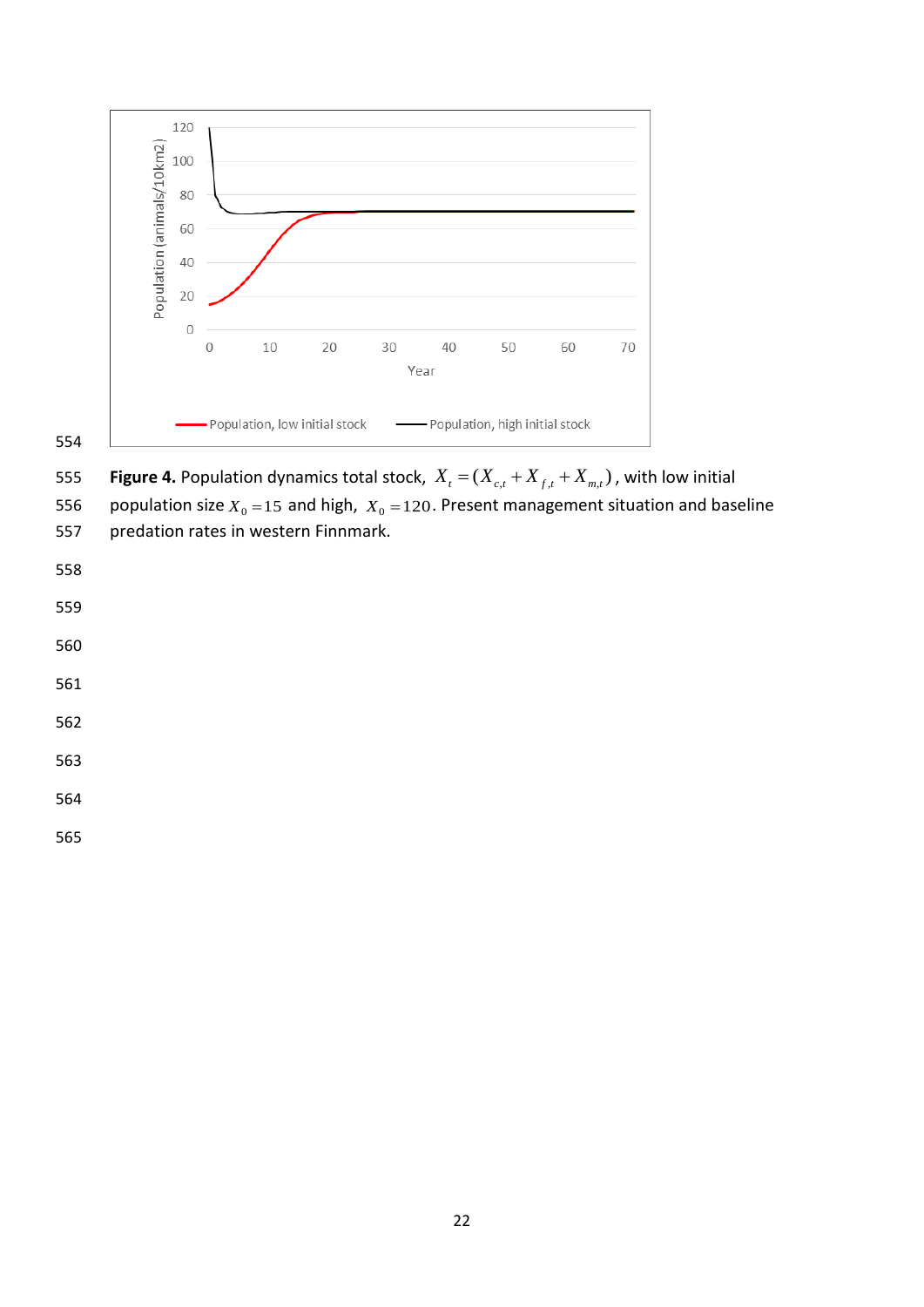

 **Figure 5.** Steady state profit western Finnmark. Baseline parameter values, but shifting 568 slaughter rates. Low harvest rates=0.9\*Baseline harvest rates, High harvest rates=1.1\* Baseline harvest rates. Baseline harvest rates, see Table 1.

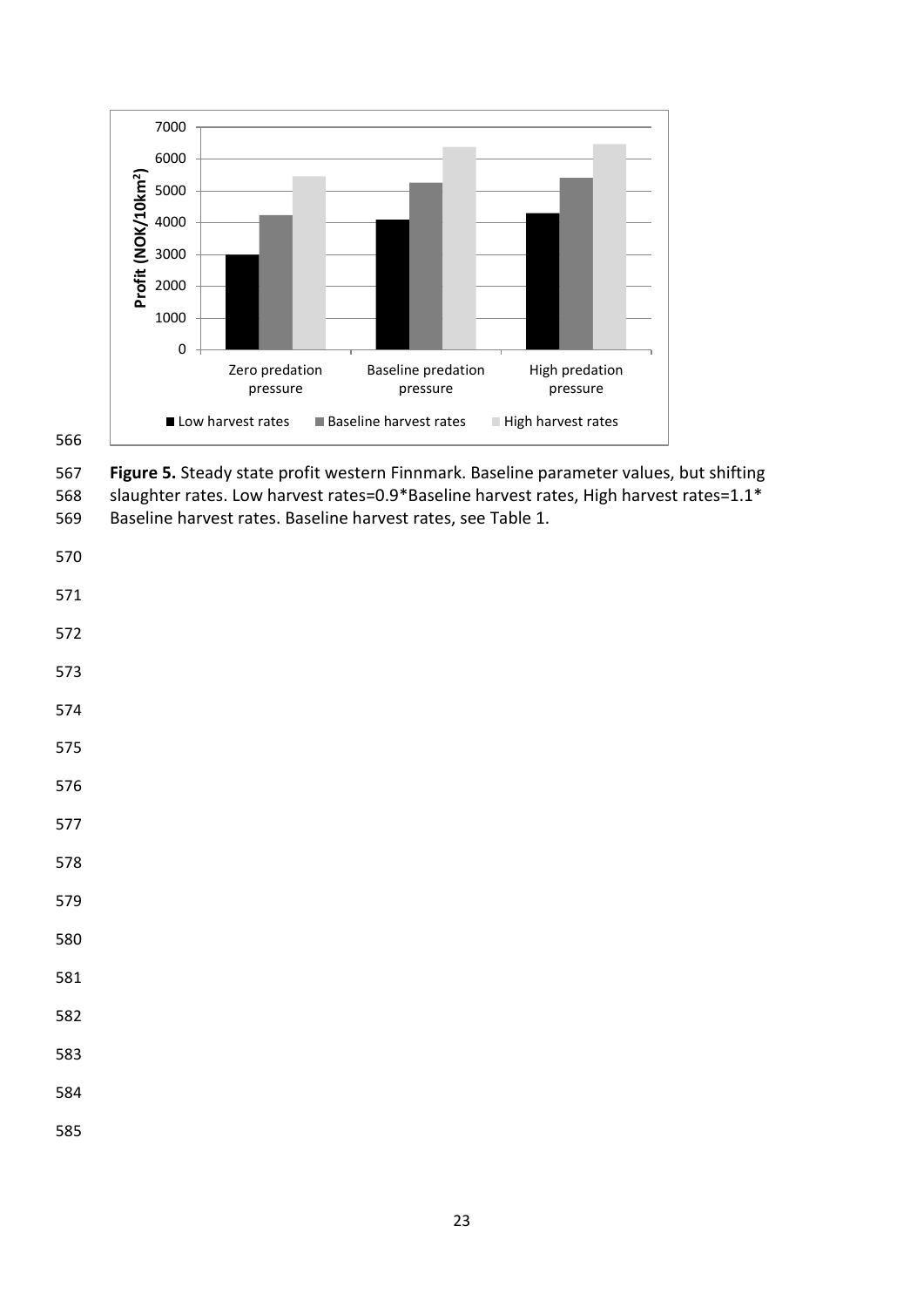|                                     |      | Animal density<br>(# animals/ $10km^2$ ) | Fertility<br>rate | Survival rates        |                       | Mortality<br>(# animals/ $10km^2$ ) |               |
|-------------------------------------|------|------------------------------------------|-------------------|-----------------------|-----------------------|-------------------------------------|---------------|
| Predation<br>pressure <sup>1)</sup> | X    | $X_{c}$ , $\;X_{_{f}}$ , $\;X_{_{m}}$    | $\boldsymbol{f}$  | $S_c$ , $S_f$ , $S_m$ | Natural <sup>2)</sup> | Predation <sup>3)</sup>             | Total         |
| Zero                                | 84.1 | 27.6, 35.0, 21.5                         | 0.79              | 0.67, 0.83, 0.83      | 7.3, 5.7, 2.9         | 0.0, 0.0, 0.0                       | 7.3, 5.7, 2.9 |
| <b>Baseline</b>                     | 70.4 | 24.5, 29.0, 16.9                         | 0.84              | 0.78, 0.89, 0.89      | 4.3, 3.0, 1.5         | 4.1, 1.0, 0.5                       | 8.4, 4.0, 2.0 |
| High                                | 65.7 | 23.2, 27.0, 15.5                         | 0.86              | 0.81, 0.90, 0.90      | 3.6, 2.4, 1, 2        | 5.1, 1.2, 0.6                       | 8.7, 3.6, 1.8 |
|                                     |      |                                          |                   |                       |                       |                                     |               |
|                                     |      |                                          |                   |                       |                       |                                     |               |
|                                     |      |                                          |                   |                       |                       |                                     |               |
|                                     |      |                                          |                   |                       |                       |                                     |               |
|                                     |      |                                          |                   |                       |                       |                                     |               |
|                                     |      |                                          |                   |                       |                       |                                     |               |
|                                     |      |                                          |                   |                       |                       |                                     |               |
|                                     |      |                                          |                   |                       |                       |                                     |               |
|                                     |      |                                          |                   |                       |                       |                                     |               |

586 **Table 1:** Steady state biological results under present management situation in western 587 Finnmark;  $h_c = 0.20$ ,  $h_f = 0.05$ ,  $h_m = 0.21$ . Baseline parameter values.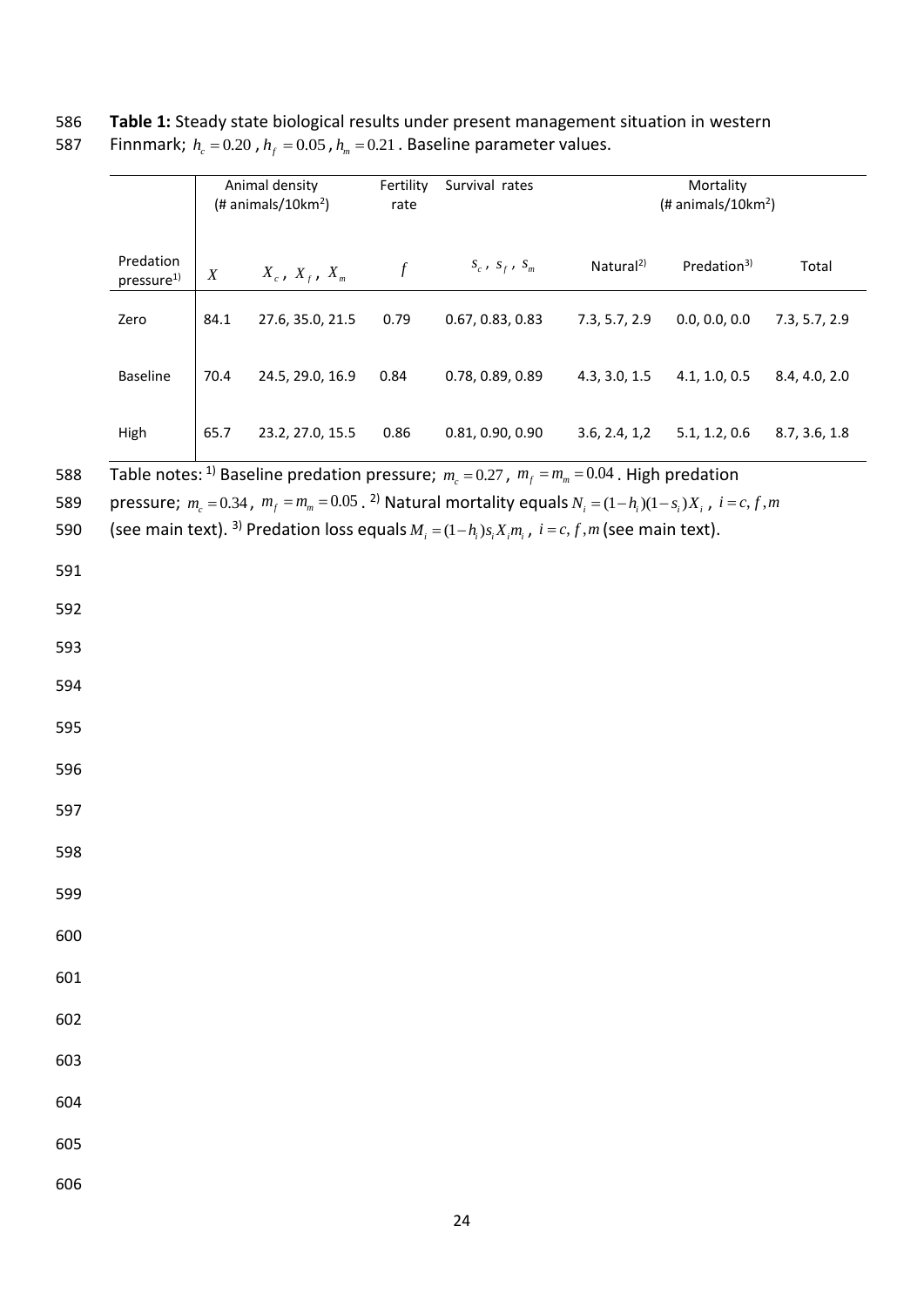- 607 **Table 2:** Steady state economic results in western Finnmark and South (in brackets). Similar
- 608 economic and biological parameter values (baseline parameter values). Slaughter rates

western Finnmark;  $h_c = 0.20$  ,  $h_f = 0.05$  ,  $h_m = 0.21$  . Slaughter rates South;  $h_c = 0.57$  ,  $h_f = 0.09$  , 609

610  $h_m = 0.28$ .

|     |                                     | Animal<br>density                                | Harvesting <sup>2)</sup>           | Weight<br>(kg/animal)                  | Slaughter<br>income                  | Operating cost<br>(NOK/10km <sup>2</sup> ) | Profit<br>(NOK/10km <sup>2</sup> ) |
|-----|-------------------------------------|--------------------------------------------------|------------------------------------|----------------------------------------|--------------------------------------|--------------------------------------------|------------------------------------|
|     | Predation<br>pressure <sup>1)</sup> | (#<br>animals/<br>$10km^2$ )<br>$\boldsymbol{X}$ | $H_{c}$ , $H_{f}$ , $H_{m}$        | $W_c$ , $W_f$ , $W_m$                  | (NOK/10km <sup>2</sup> )<br>$\prime$ | $\cal C$                                   | $\pmb{\pi}$                        |
|     | Zero                                | 84.1<br>(60.3)                                   | 5.5, 1.8, 4.5<br>(12.8, 2.3, 3.4)  | 13.2, 19.4, 27.6<br>(17.2, 25.4, 36.1) | 12,422<br>(21, 621)                  | 8,186<br>(5,869)                           | 4,236<br>(15, 753)                 |
|     | Baseline                            | 70.4<br>(35.3)                                   | 4.9, 1.5, 3.6<br>(7.9, 1.3, 1.8)   | 15.6, 23.0, 32.6<br>(20.1, 29.7, 42.1) | 12,106<br>(14, 847)                  | 6,849<br>(3, 439)                          | 5,257<br>(11, 409)                 |
|     | High                                | 65.7                                             | 4.6, 1.4, 3.2                      | 16.4, 24.1, 34.3                       | 11,808                               | 6,398                                      | 5,410                              |
| 611 |                                     |                                                  | Table note: 1) See note 1, Table 1 |                                        |                                      |                                            |                                    |
| 612 |                                     |                                                  |                                    |                                        |                                      |                                            |                                    |
| 613 |                                     |                                                  |                                    |                                        |                                      |                                            |                                    |
| 614 |                                     |                                                  |                                    |                                        |                                      |                                            |                                    |
| 615 |                                     |                                                  |                                    |                                        |                                      |                                            |                                    |
| 616 |                                     |                                                  |                                    |                                        |                                      |                                            |                                    |
| 617 |                                     |                                                  |                                    |                                        |                                      |                                            |                                    |
| 618 |                                     |                                                  |                                    |                                        |                                      |                                            |                                    |
| 619 |                                     |                                                  |                                    |                                        |                                      |                                            |                                    |
| 620 |                                     |                                                  |                                    |                                        |                                      |                                            |                                    |
| 621 |                                     |                                                  |                                    |                                        |                                      |                                            |                                    |
| 622 |                                     |                                                  |                                    |                                        |                                      |                                            |                                    |
| 623 |                                     |                                                  |                                    |                                        |                                      |                                            |                                    |
| 624 |                                     |                                                  |                                    |                                        |                                      |                                            |                                    |
| 625 |                                     |                                                  |                                    |                                        |                                      |                                            |                                    |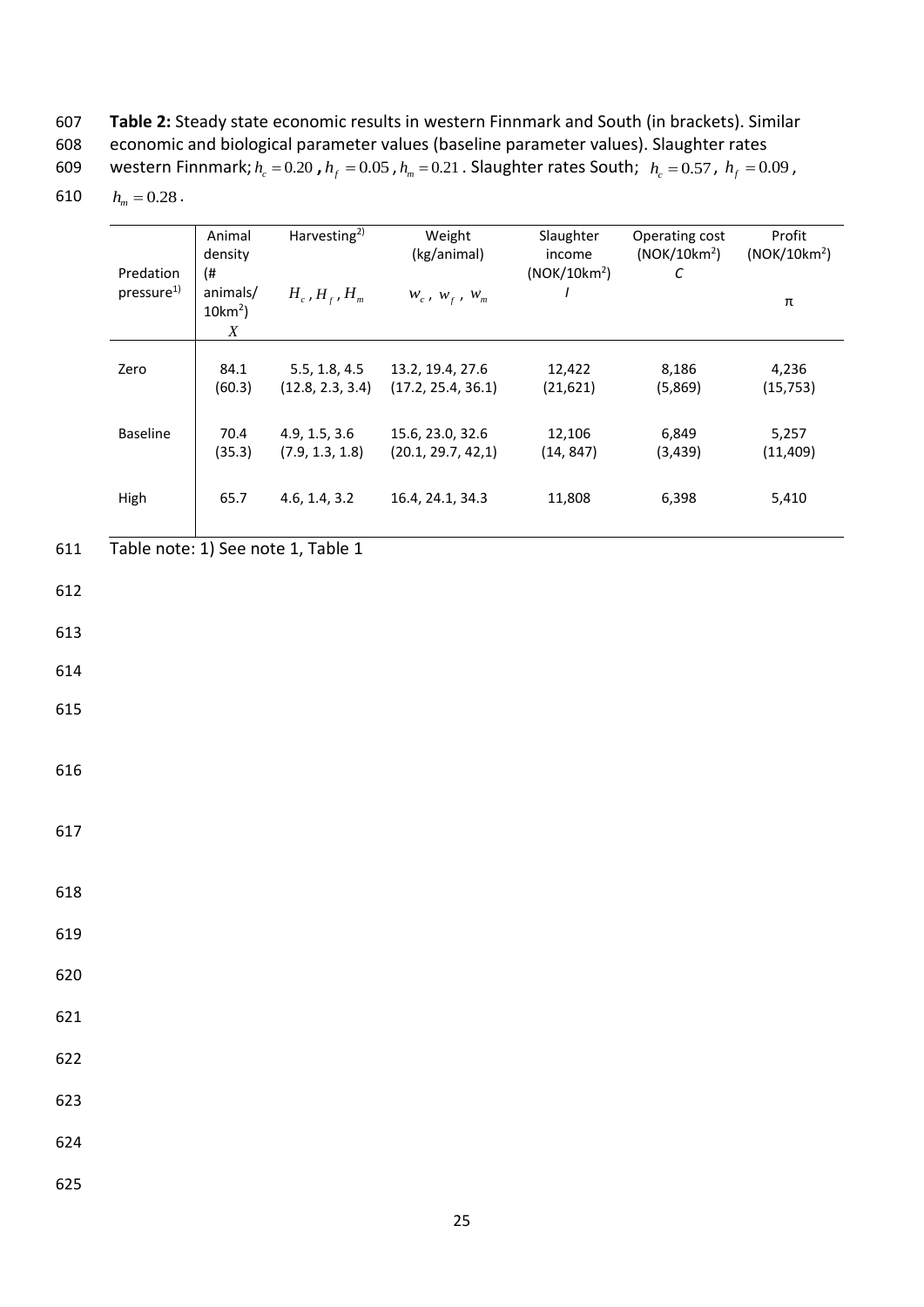#### 626 **Appendix: Specific functional forms and parameter values**

- 627 *Specific functional forms*
- 628 The fertility rate, increasing in the female weight, is specified as:

629 (A1)  $f_t = \overline{f} \cdot (w_{f,t} / \overline{w}_f)^a$ ,

630 with  $f_t = \overline{f}$  as the maximum fertility rate when the adult female weight reaches its 631 maximum value,  $w_{f,t} = \overline{w}_f$ . The parameter  $0 < a < 1$  indicates fertility as a concave function

- 632 of the weight. The next equation:
- 633 (A2)  $s_{i,t} = \overline{s_i} \cdot (w_{i,t} / \overline{w_i})^{b_i}$ ;  $i = c, f, m$
- 634 yields the same functional form for the natural survival rates.  $\bar{s_i}$  is the maximum survival rate 635 for animal category i, while the parameter  $0 < b<sub>i</sub> < 1$  generally differs among the various 636 categories of animals.

 The weight-density relationships, where weights decrease in the total number of animals,  $X_t = X_{t} + X_{t} + X_{m,t}$ , are specified as sigmoidal functions with an increasing degree of density dependence at high densities (Nielsen et al. 2005, Mysterud et al., 2001; see also Figure 3). The same functional form is assumed for all categories of animals:

641 (A3) 
$$
w_{i,t} = \frac{\overline{w}_i}{1 + (X_i/K)^{\beta}}; \ i = c, f, m.
$$

642 The parameter  $K > 0$  represents the stock size for which the density-dependent weight effect is equal to the density-independent weight effect. This parameter scales the population sizes, and its value is contingent upon factors such as the size of the grazing area and the potential productivity of the grazing resources (i.e., lichen). The compensation 646 parameter  $\beta > 0$  indicates the extent to which density-independent factors compensate for changes in the stock size.

648 Combining Eqs. (A1) and (A3) yields  $f_t = \overline{f} \cdot (\frac{1}{1 + (X - K)^{\beta}})^a$ , while Eq. (A2) together with Eq. 649 (A3) yield  $s_{i,t} = \overline{s_i} \cdot (\frac{1}{1 + (N - \mu)^{\beta}})^{b_i}$ . Therefore, both fertility and survival rates are sigmoidal 650 functions of the total animal stock (see also Figure 3). With  $b_f = b_m$  the ratio of the natural 651 survival rates between the two adult categories of animals is then proportional to the 652 maximum survival rates  $\bar{s}_i$ . Because  $\bar{s}_f = \bar{s}_m$  (see Table A1), the natural survival rates of the  $\frac{1 + (X_t/K)^{\beta}}{1 + (X_t/K)^{\beta}}$  $=\overline{f}\cdot\left(\frac{\overline{f}}{1+1}\right)$  $\vec{f} = \vec{f} \cdot \left( \frac{1}{1 + (Y + Y)^{\beta}} \right)^{a}$ *t*  $f_t = \overline{f}$  $\overline{X_t/K}$  $\left(\frac{1}{1+\left(K+\frac{K}{\beta}\right)^{\beta}}\right)$  $\frac{}{1 + (X_t/K)^{\beta}}$  $\bar{s}_{i}$ <sub>*i*</sub>,  $\left(\frac{1}{1 + (X_{t}/K)^{\beta}}\right)^{b_{i}}$  $s_{i,t} = \overline{s}$  $\frac{X_t}{K}$ 

653 adult categories are identical.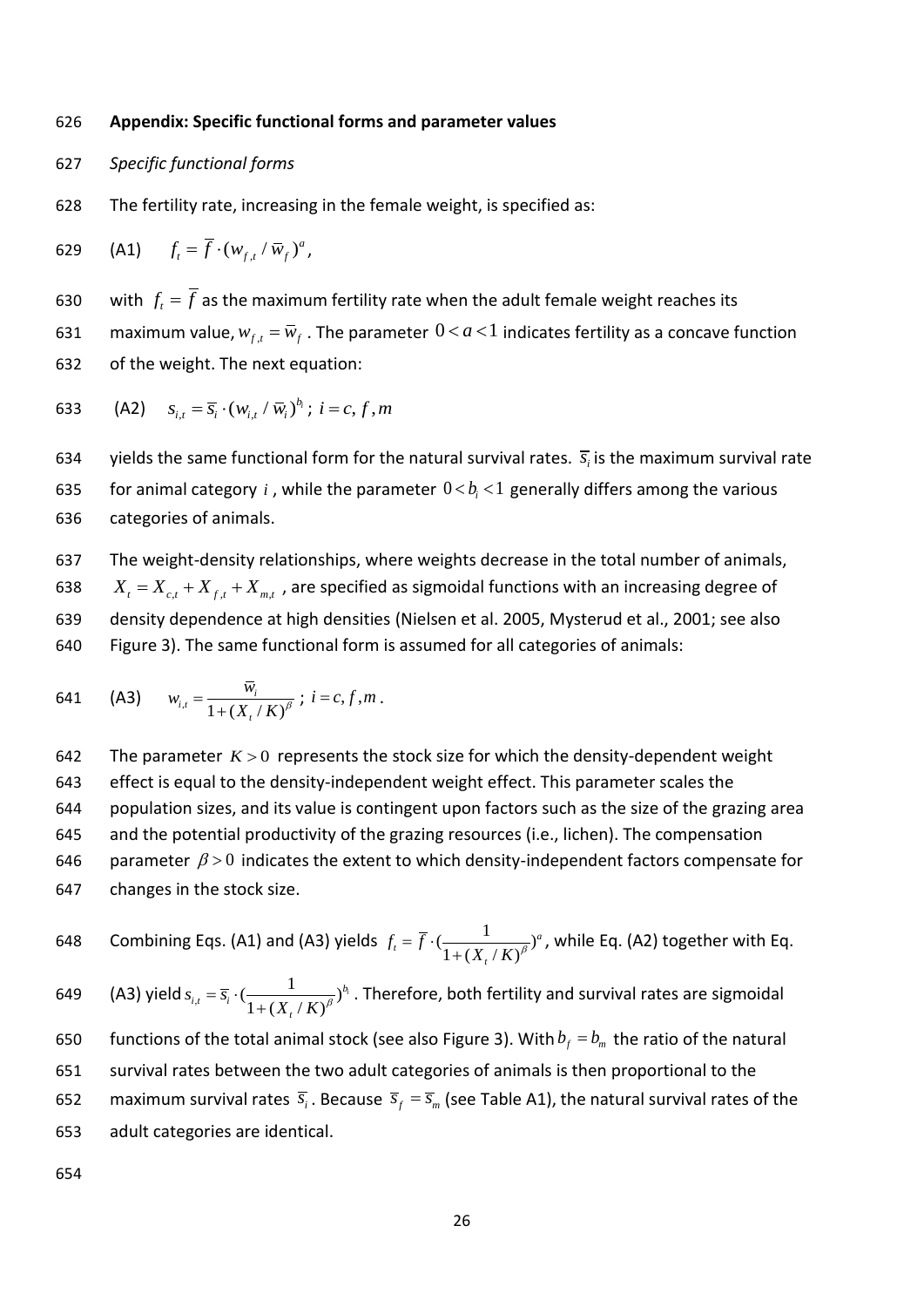Finally, the operating cost function is specified linearly:

$$
656 \qquad (A4) \qquad C_t = cX_t,
$$

657 such that  $c > 0$  is the constant marginal operating cost. In the sensitivity analysis, we have also applied a convex cost function, specified as:

(A5)  $C_t = c_1 X_t + (c_2 / 2) X_t^2$ , 

with  $c_1 > 0$  and  $c_2 > 0$ . 

# *Parameter values, baseline predation rates and harvesting rates*

 Table A1 presents the baseline parameter values. The considered area in Finnmark 664 comprises about 24,400 km<sup>2</sup>. With about 170,000 grazing reindeers (summer 2012, NRHA 665 2014), the animal density is accordingly about 70 animals per 10 km<sup>2</sup>. The main sources of information on predation loss are annual reports from herders to the government (NRHA 2014) and official statistics [\(www.rovbase.no\)](http://www.rovbase.no/). Our baseline predation rates are determined based on data on losses to predators, as reported by herders yearly when applying to the State for compensation losses due to predation. Because of certain characteristics of the compensation system, there is a tendency to overstate the predation losses and accordingly to understate losses due to natural mortality (see Tveraa et al. 2014). The baseline predation rates used represent the average of claimed and compensated losses in 2013. The baseline harvesting rates are identical with the current rates in our study area, Finnmark county.

## Table A1 about here

- We use the calving rate in the best performing reindeer herding area as a proxy for the 676 maximum calving rate  $f$ . The recruitment parameter  $a$  is calibrated to give a baseline
- calving rate similar or equal to the observed calving rate of 0.84 calves per female in Finmark
- (NRHA 2014). The maximum natural survival rate is assumed to be one. When determining
- 679 the baseline survival parameters  $b_c$ ,  $b_f$ , and  $b_m$  (Eq. A2), we assume that  $b_f = b_m$  and that
- 680 the survival rate of calves is more sensitive to changes in stock density; that is,  $b_c > b_f = b_m$ .

681 Finally,  $b_c$ ,  $b_f$ , and  $b_m$  are calibrated such that the steady state ecological values fit

- reasonably well with actual values. The slaughter weights in the best performing reindeer
- herding area in the southern part of Norway, where the vegetation cover is intact, are used
- as proxies for maximum weights. When using these values together with the baseline stock
- 685 density in the weight functions, and when assuming that  $\beta$  = 3 and  $K$  = 100 (# of animals/10
- 686  $\,$  km<sup>2</sup>), the weights in the steady state (Table 2) correspond reasonably well with the actual
- weights observed in the northernmost part of Norway (NRHA 2014). The value of carrying
- 688 capacity K also scales the model. The slaughtering price p is assumed to be 53.7 (NOK/kg),